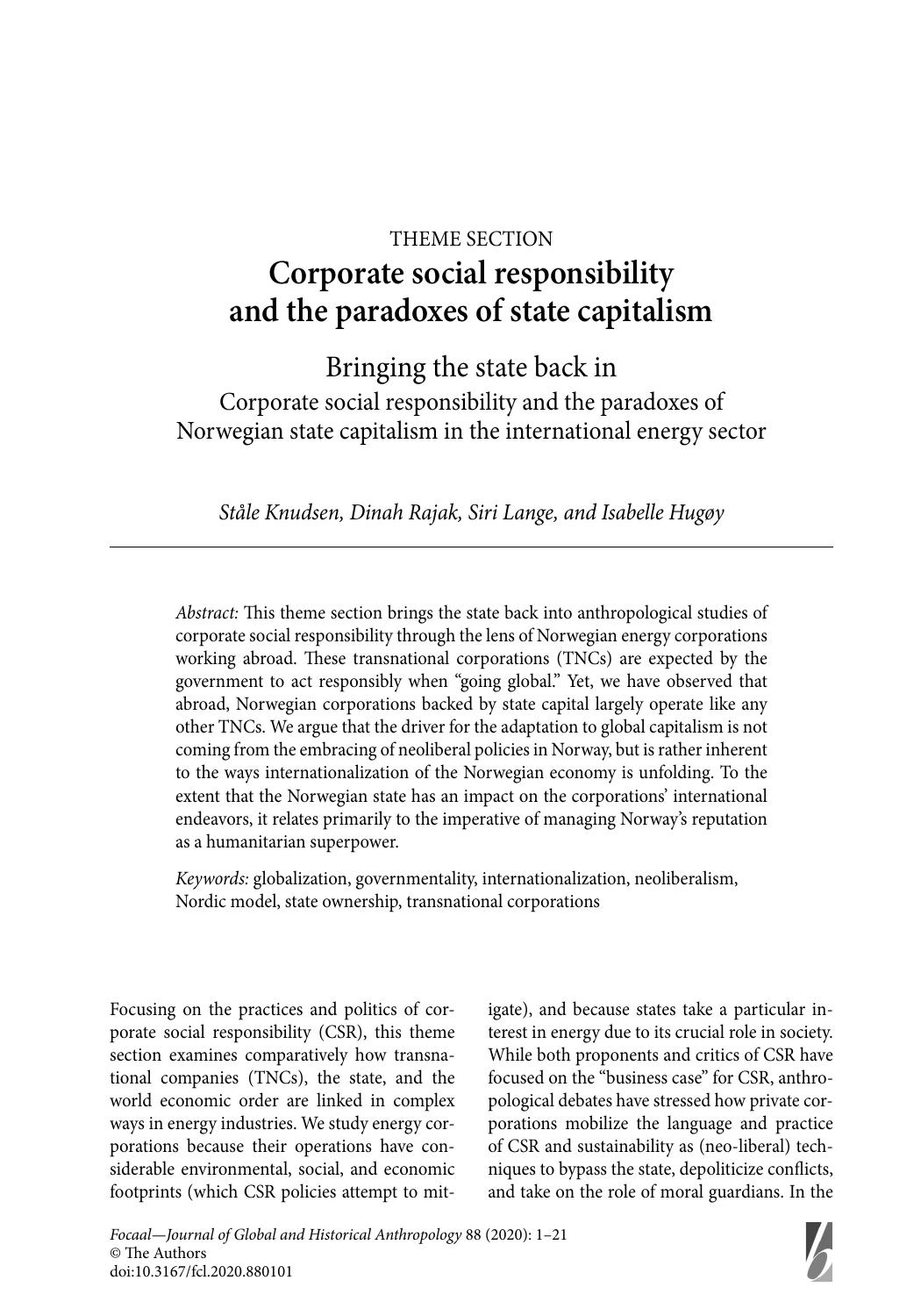Nordic countries, however, the states have taken the lead role in promoting CSR and sustainability, and expect Norwegian-based TNCs to act responsibly when "going global." The Nordic context—where large energy corporations have been closely associated with the national project, the welfare state, and have significant state ownership—challenges conventional thinking about public versus private sector agendas and disrupt assumptions about how state politics and corporate interests interact in the exercise of social responsibility.

At the same time, Norwegian energy TNCs are intrinsically incorporated into the logics and workings of global capitalism, along with the modes/norms of transnational corporate culture it generates. Norwegian energy corporations, which to a large extent are state-owned, started operating abroad around 1990. This was a consequence of the opening up of international markets as well as deregulation at home and a perceived need to internationalize Norwegian state capital. While working far from home, these energy corporations relate and adapt to local and national particularities in their places of operation. At the same time, the standards and procedures for CSR or sustainability (as it is now more commonly cast within the extractive and energy sectors) to which they relate are set and managed by international institutions.

The contributions in this theme section explore ethnographically the performance of corporate responsibility by Nordic energy companies. They reveal how the relationship between transnationalism, state power, and local politics plays out in different ways in diverse contexts. In this introduction, we contextualize these cases in a broader theoretical and historical discussion of the ways debates about social responsibility are shaped by the competing forces of global political economy, state ownership, and national interest. We explore the relationship between transnational corporate capitalism and the Nordic Model of welfare capitalism, between global diversification and notions about Norway as the "humanitarian superpower." We chart the importance of state ownership in the energy sector, with a particular focus on the development of the Norwegian oil and gas corporation Equinor and the hydropower corporation Statkraft and their respective relations with the state.

It is conventional wisdom and theoretical assumption that the Nordic model informs a better kind of global capitalism. Bringing ethnographic insights from a range of geographic contexts, this collection questions to what extent the Nordic model actually travels with corporations when they operate abroad, even when the corporations are wholly or partly state-owned. There are good reasons for this, particularly when we consider what it takes for a corporation to succeed internationally. Rather than a policy shift toward neoliberalism, internationalization has been the main driver for determining how Nordic corporations manage CSR. Just as the Norwegian state has worked to establish its status as a "humanitarian superpower" within the so-called global community, so Nordic energy companies sometimes deploy the "Nordic model" as a resource in their operations and interactions abroad. Such self-representations are mobilized as part of corporate narratives of sustainability and responsibility, which in themselves constitute key discursive assets in securing national contracts and social consent to land and resources overseas. But they are a double-edged sword, at the sharp end of which companies often find themselves when they are held to account for failing to meet the very standards they claim to export.

In the theoretical discussion that follows, we outline two significant moves beyond the current state of anthropological studies of CSR. First, we resituate the state (which has remained a missing piece of the puzzle when it comes to critical analyses of CSR) as central to our understanding of what CSR does both for companies themselves and its target publics (whether local communities, employees, "host" or "home" governments). We argue positioning the politics of the state as key to the unfolding policy landscape of CSR results in richer and more accurate analysis of both the intended and unintended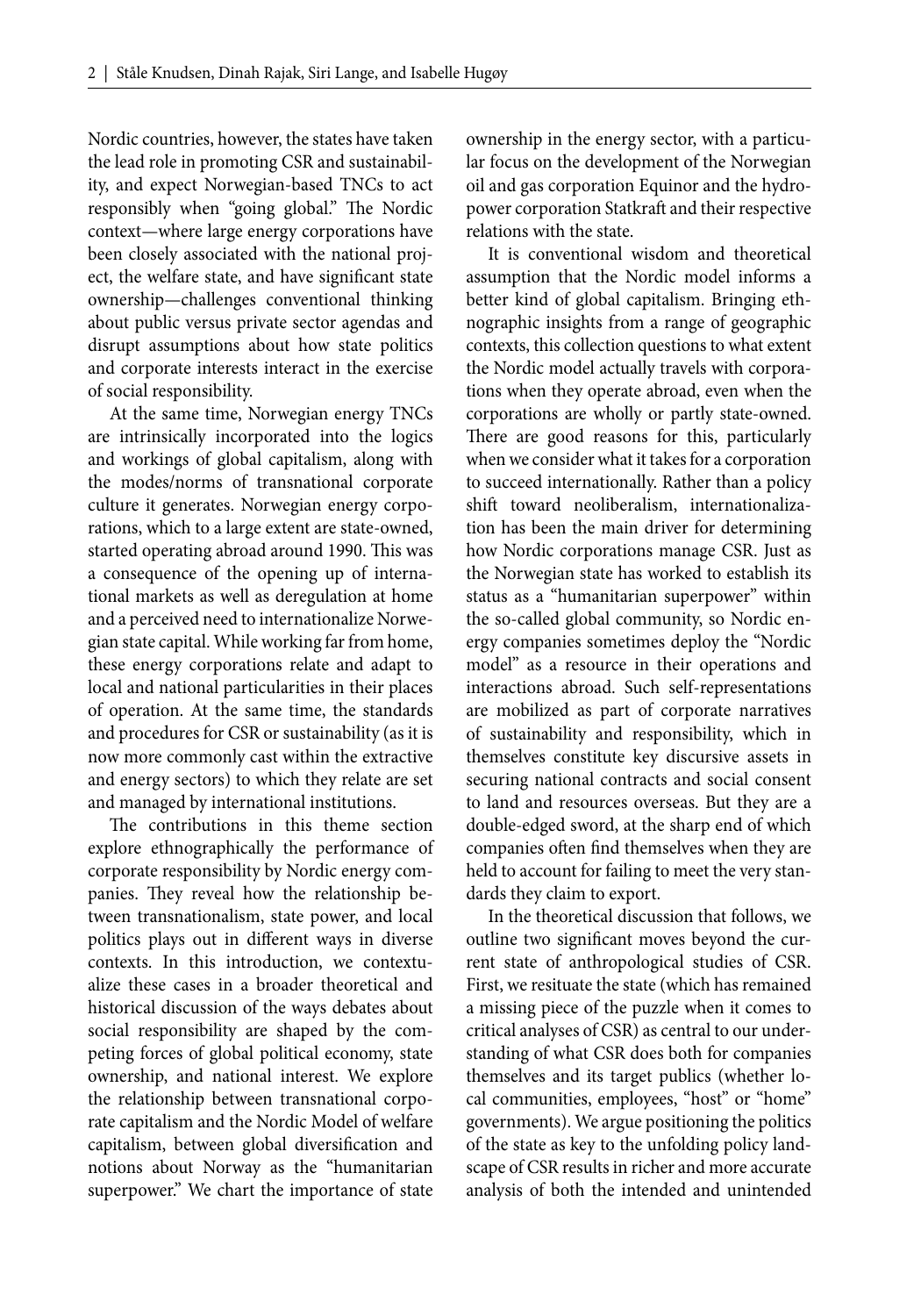outcomes of CSR practice. Second, we do not assume that the variegated practices of CSR can be fully understood as (purely) neoliberal governance techniques. This becomes evident when we account for how CSR is performed in the Nordic context. Our approach takes into account global political economy and historicizes the relationship between state, capital, and CSR. This expanded, and admittedly ambitious, framing enables us to ask: what can we learn about the relationship between state, capital, and corporate responsibility by studying stateowned Norwegian energy corporations operating abroad?

## **CSR and the state**

The concept of CSR and the practices that come with it have distinctive roots in the business environment of the United States. CSR gained international popularity during the 1980s and 1990s, but, like other traveling models, adapted to local circumstances. Both proponents and critics of CSR have primarily considered CSR a business strategy. While proponents have focused on "proving" the business case for CSR, critical studies view CSR as part and parcel of the global neoliberal shift in policies. The putative association of CSR with neoliberalism is one of the key reasons why the role of the state in relation to CSR has largely remained unseen. The result has been an oversimplified story about CSR as a technique of neoliberal governance for bypassing or usurping the role of the state. Drawing on work emanating from the Energethics project, this collection of articles sets out to problematize this stock story and interrogate more closely the intersection of CSR, state politics, and global capitalism.

There is not scope in this introduction for a comprehensive review of the anthropology of CSR (see Dolan and Rajak 2016), but it is important to note that anthropological studies of CSR have argued that CSR should be seen as a broad, evolving, and flexible set of practices and languages through which businesses variously attempt to position themselves as ethical actors. Ethnographic work in this field has shown the diverse ways that corporations use the language and practice of ethics to contain and respond to the various challenges and conflicts generated by their activities. This literature has explored how CSR policies emerged out of corporate accommodation to critiques of their environmental and social impacts (and of the neoliberal economic reforms of the 1980s more generally) and evolved into a set of techniques through which companies claim to foster local sustainable development in direct interaction with relevant local communities (Benson and Kirsch 2010; Welker 2009).

The discourse of CSR has been dynamic and adaptive. In recent years, in response to converging crises of the commodity downturn, climate change action, and depleting reserves, there has been a shift within the broader energy sector from the register of responsibility to an emphasis on sustainability and risk management in articulating a CSR agenda. At the same time this shift has arguably been in response to growing critique of corporate colonial paternalism enacted through CSR (see, e.g., Chong 2018; Rajak 2011; Welker 2014). To many critics and practitioners alike, CSR retained too much of the philanthropic tradition it was meant to replace, prompting the language to shift toward "sustainability" and "environmental and social governance" (ESG). A major claim by business and in management theory is that the handling of corporate responsibility should be embedded or mainstreamed within corporate management processes—within the very DNA of the company—from geological prospecting, to risk assessment, to financial forecasting.

The latest shift in the language of business responsibility from CSR to ESG has co-evolved with the emergence of an expanding field for business ethics constituted by international codes, conventions, and consultancy; and the extensive machinery for reporting and audit this new institutional landscape has generated. While CSR primarily developed within a neo-liberal (Anglo-American) context, the United States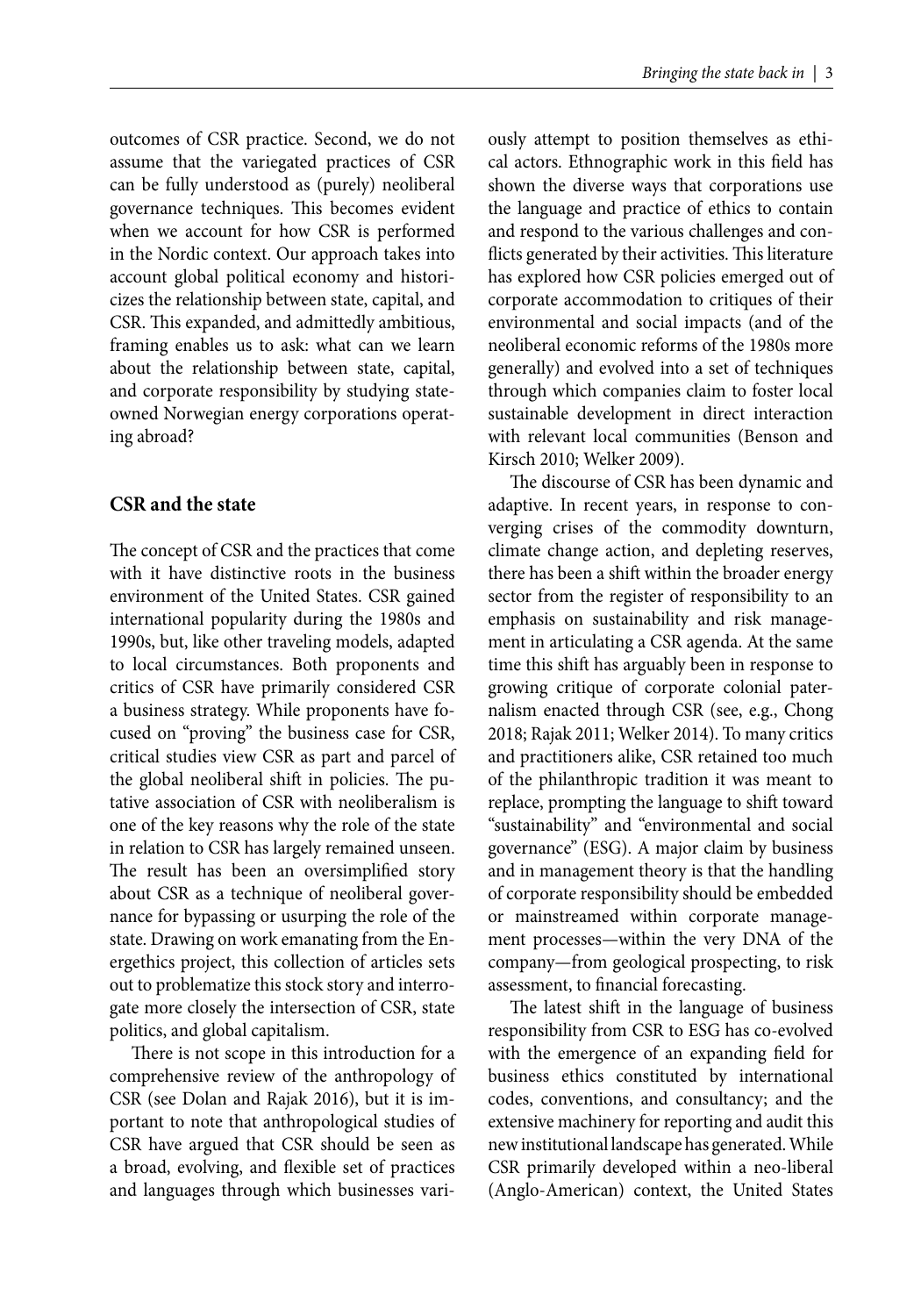plays a less prominent role in these international frameworks, which are more influenced by other states and actors. Since these international institutions generally have no power over the corporations other than affecting their reputation, state law and regulations remain the primary mechanisms for sanctioning the work of TNCs.

However, a key insight from ethnographies of corporate ethics is that TNCs increasingly bypass the state—both at home and in their countries of operation—through local enclaving (Ferguson 2005) or partnership with nonstate actors (Gardner 2012), thereby claiming "a kind of collective moral guardianship over people," especially where states are incapable of furthering the ideals of development, freedom, democracy, and the like (Rajak 2011: 55). Often, corporations have been seen to "take on the role of states" by funding and operating basic services, such as, schools, health facilities, and transport infrastructure, through CSR programs. Accordingly, studies of CSR tend to be characterized by the absence, rather than the presence, of the state.

We re-examine this position, asking whether state entities can take an active role in shaping the CSR of TNCs, be it in their country of origin or of operation. In the actualized practice of CSR, the boundary between the corporation and state may be difficult to pinpoint, and CSR may be interwoven with other interactions between the corporation, public authorities, and locals (see, e.g., Welker 2014, chap. 2). By offering comparative cases across state-owned companies such as Statkraft on the one hand (Knudsen, Müftüoğlu, et al. this issue), and on the other, publically listed companies with significant state shareholding such as Equinor (Lange this issue; Strønen this issue), we raise a set of key questions which the articles in this thematic section variously address. We ask whether in fact, both state-owned and partially state-owned energy companies can pursue and implement corporate ethics by governance techniques that do not rely on and promote market rule, commodification, and privatization as regulatory frameworks evolve from the focus on CSR to ESG. Finally, the articles in this thematic section look beyond the actors and institutions producing CSR from above (both private and governmental), to examine how CSR can be claimed "from below."

#### **Neoliberal globalization and the state**

The Norwegian case shows us the limits of conventional thinking about CSR as a neoliberal technology. What we are seeing here, we suggest, is not some ineluctable impulse of global capital driving Norwegian energy companies abroad according to a Harveyesque structuralist rendering of the logic of transnational capital to escape the confines of the state and vanquish national regulation (e.g., Harvey 2005). Rather, we argue, internationalization (in keeping with the state's own global ambitions) is itself the driver for a project of global diversification, which at the same time tends to mobilize a Norwegian national identity as a key asset in achieving global expansion.

In recent anthropological scholarship, there has been much focus on neoliberalism as a traveling and hegemonic model. The idea of neoliberalism and how it can be studied has, of course, been highly contested,<sup>1</sup> but still underpins the way we think about and study state, capital, corporations, and a whole range of other issues under the current global situation. At a policy level and in public debate, the notion of the free market as being at odds with the state has been hegemonic. Even analysts have tended to give one or the other side in the dichotomy normative privilege. "Neoliberal" is freely and flexibly used in a normative way by those skeptical of any kind of "marketization" or capitalism (Flew 2012).

A typical contemporary example of state versus market thinking is Mariana Mazzucato's influential book The Entrepreneurial State: De*bunking Public vs. Private Sector Myths* (2018). She presents her work as a challenge to "conventional wisdom" concerning the role of gov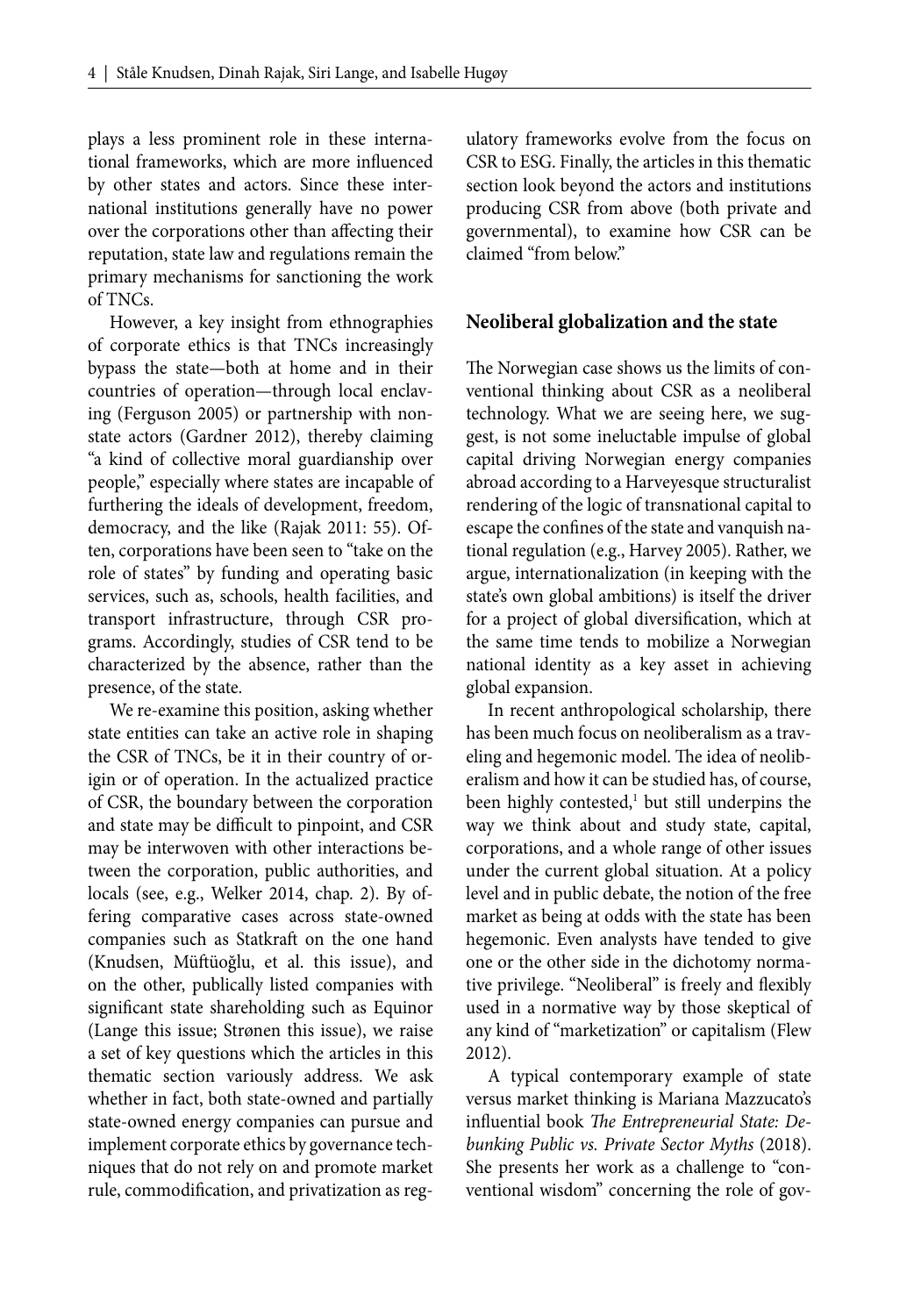ernment in the economy and as an attempt to re-establish confidence in the public sector (2018: xxiii). Her argument about the important role that the state has played in creating some of the most important innovations is compelling. Referring especially to Karl Polanyi ([1944] 2001), she acknowledges the critical role of "states in *shaping* and *creating* markets" (Mazzucato 2018: 15), thus seemingly going beyond the public-private distinction. Yet, the "conventional wisdom" she refers to is clearly an Anglo-American neoliberal inspired view on the limited role the public (or the state) should have in the economy, and her strategy for attacking that convention is to give more weight to the state side of the dichotomy. Although she contends that her "book is an open call to change the way we talk about the State" (2018: 213), hers is still a limited vision of society. State and business remain two very distinct spheres, and there is nothing between or beyond.

Within this framework, it is difficult to engage in nuanced thinking about the Nordic model. There are several good reasons for questioning the narrative about the free market being at odds with the state. Readings of foundational texts on neoliberalism can be simplistic, reproducing assumptions about the logic of neoliberal capital that overlook the nuances and countervailing trajectories of specific context. Second, work on the history of managerialism as well as comparative studies of governance techniques challenge such conventional readings of neoliberalism by exposing alternative trajectories in governance that do not "fit" the "off-the-shelf" neoliberal model. And finally, contemporary shifts in the global political economy destabilize the stock story of state versus market.

A variety of approaches to neoliberalism inform ethnographic work on contemporary economy and society. Nevertheless, the foundational (though very different) texts of David Harvey and Michel Foucault continue to dominate the scene, and so it is with these that we begin.2 Despite Harvey's concession that "a dialectical relation between territorial [i.e. state]

and capitalistic logics of power" (Harvey 2003: 183) exists, capital rules the roost in his rendition of neoliberalism as the uniform driver of social and economic change. Focusing on the intertwining of capital and governance as "economic-institutional ensembles" (Foucault 2008) makes it possible to reflect in more subtle and sensible ways about state, capital, and markets than Harvey's and other Marxist-inspired approaches to neoliberalism, which tend to restrict the working of the state and governance to a function of "the dynamics of capital accumulation and the networks of class power" (Harvey 2005: 76; see also Ingham 2011). While we acknowledge the crucial power of capitalist and class dynamics, we take the view here that the development of society, including contemporary capitalist societies, involves other forces and dynamics. Crucially, these multi-faceted dynamics of governance (and the social struggles that determine them) are not reducible to the pursuit of profit and of the so-called logic of capital.

When thinking about governance under neoliberal conditions, Foucauldian theories of governance have been particularly influential. Neoliberal governance is typically thought to account for all forms of governance for market, deregulation, privatization, new public management (NPM), audit culture, and the like. Foucault's exploration of neoliberalism in his 1978–79 lectures at the *Collège de France* has inspired approaches to neoliberalism that stress how the reflexive practice of governance increasingly enacts "competitiveness, commercial rationale and risk calculation" (Hilgers 2011: 358) as the main logics in the art of government. "Neoliberal governance" is set to work in a grand narrative about a global program for the "marketization of everything" and inculcation of "neoliberal subjectivities."

This is a simplified articulation of Foucault's nuanced and historically situated understanding of neoliberalism. A closer reading of his lectures reveals that he did not think that there was only one way that "enterprise society" could be organized. He makes the important point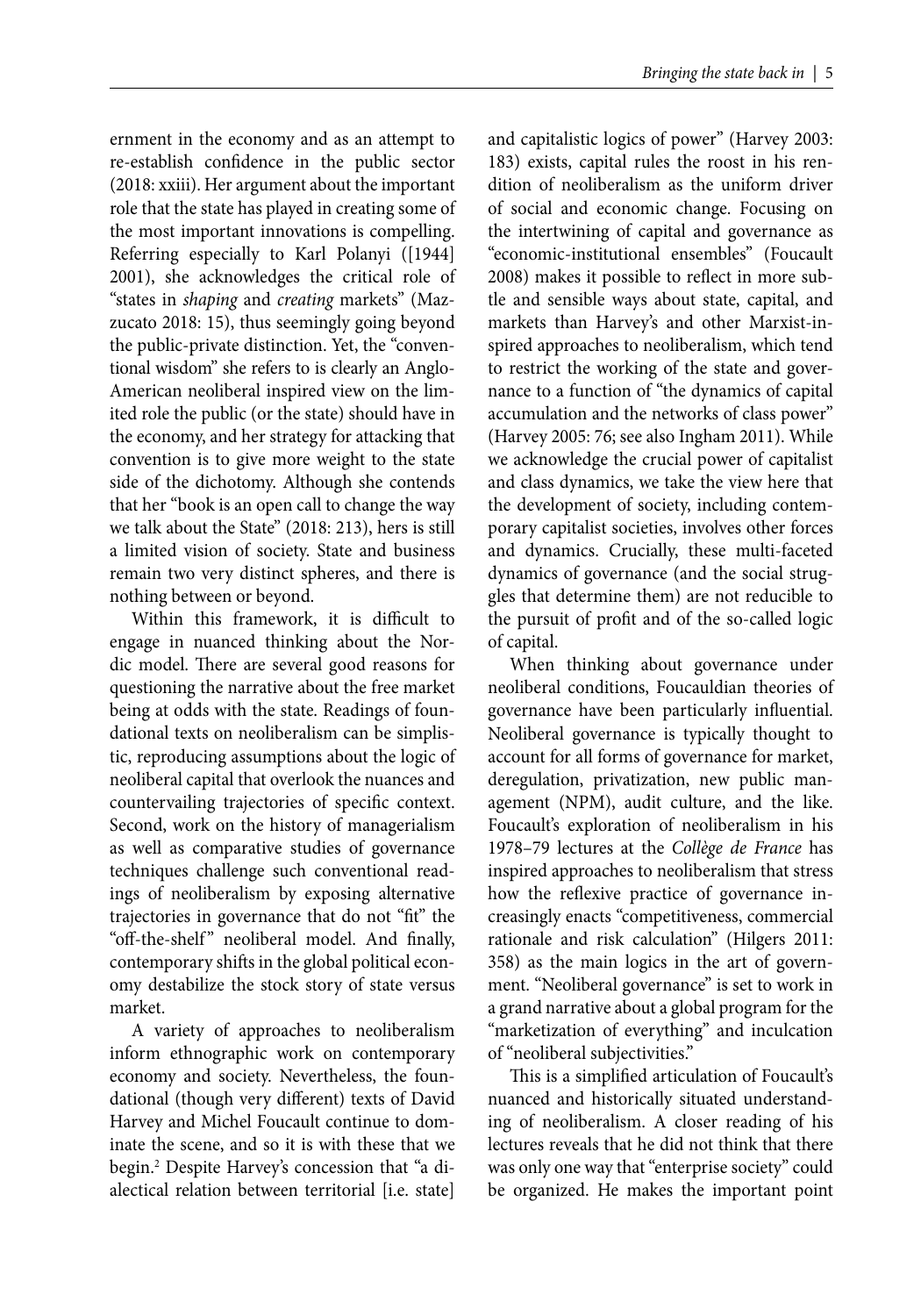that "we are not dealing with an essential Capitalism deriving from *the* logic of Capital, but rather with a singular capitalism formed by an economic-institutional ensemble" (Foucault 2008: 167). Echoing Polanyi (2001), Foucault thus argues for an understanding of capitalism that does not posit a simple continuum from free markets with little state interference to state-planned economy: the way in which capital, markets, states, and other social actors are configured relative to each other must be envisioned and studied along several axes so that each unique constellation of factors results in distinctive socio-economic-political formations. Such "economic-institutional ensembles" can take many forms, even when organized for markets and fostering *homo æconomicus* (Foucault 2008: 147); the Nordic model may be considered one such "ensemble."

Foucault was interested in "the art of government" and outlined how North American and German neo-liberalisms could be seen as two different, contextually dependent, answers to the questions of how to "not govern too much" while balancing freedom and security. The German ordoliberalists of the 1940s and 1950s considered that the best way to ensure that the role of the state was constrained so that it could not again become the instrument of authoritarian policies would be to let it come under the supervision of the market. Yet, Foucault argues that under ordoliberalism, market/competition and state/government were not seen as separate domains. While arguing for "making the market, competition, and so the enterprise, into what could be called the formative power of society" (Foucault 2008: 148), the ordoliberals considered that competition "is not a principle on which it would be possible to erect the whole of society" (Foucault 2008: 243). They also wanted an active social policy and "a *Vitalpolitik*, a politics of life" (Foucault 2008: 148) through which was organized a "political and moral framework" distinct from the rules of competition (Foucault 2008: 243).

Even though the *Varieties of Capitalism* approach (Ingham 2011: 215; Hall and Soskice 2001) differentiates between the ideal types of liberal market economies (LME) and coordinated market economies (CME), this does not mean that all possible capitalisms can be situated on a straight axis between these two poles. Systems that are not LME are not simply characterized by a strong state; a variety of other actors may take important roles—be it trust/ banks, labor unions, guilds, and the like, and the level of state involvement may be of very different kinds. Norway, France, Russia, and China all have strong state involvement in the economy, but the organization of their societies and economies are certainly very different. Neither state, corporations, nor capitalism can be taken for granted. Corporations have particular trajectories in different polities. The Nordic context affords one particular polity and has fostered corporations with special characteristics. For instance, large private capital does not have a long history in Norway and has, to a large extent, been tightly associated with the national project.

## **Beyond Foucault: Diversifying theories of governance**

The second reason for questioning the narrative about global hegemonic neoliberalism relates to a tendency to read all governance as neoliberal. Although we have argued above that Foucault's analysis of neoliberalism usefully enables approaches that do not assume an overarching global and hegemonic neoliberalism, we also acknowledge that a significant limitation of Foucault's work on neoliberalism is that he was primarily interested in the emergence of certain ideas about governance. He did not pursue in any detail how and to what extent the neoliberal rationalities were implemented; in an aside (Foucault 2008: 144) he simply states that the ordoliberals' preferred policy "could not be strictly applied in Germany" due to the ballast of earlier economic policies. Perhaps it is this character of his work that has made it so easy to read a global program of neoliberal governance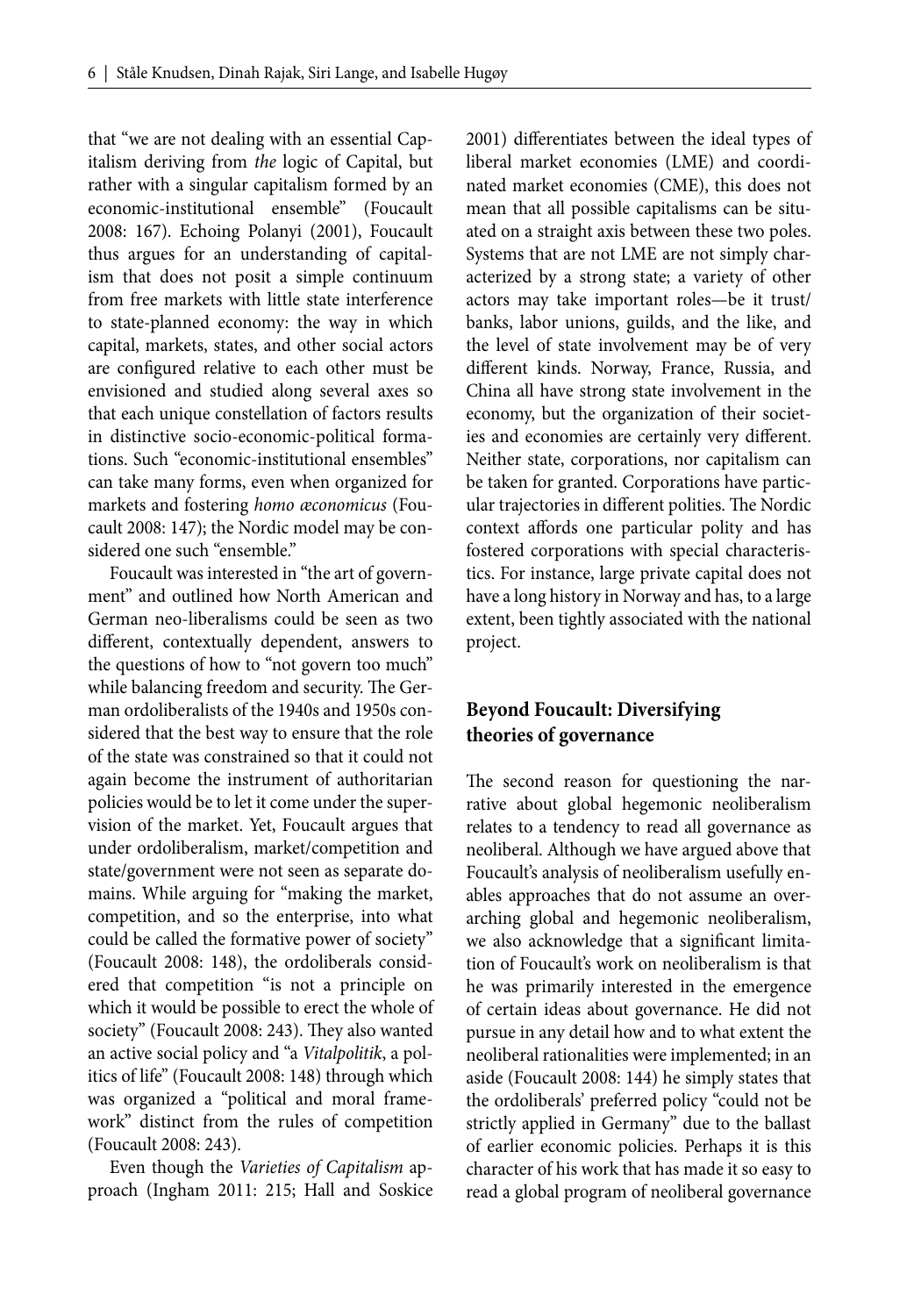into it. Detailed historical and ethnographic studies have, however, demonstrated that governance techniques we tend to consider neoliberal often have other origins and are designed for other purposes.

Just as New Public Management, audits, cost-benefit calculations, and the like are generally considered neoliberal governance techniques (Knafo et al. 2019), so we suggest that CSR as operationalized by Norwegian state energy corporations shows a similar genealogy to particularly Nordic styles of governance and managerialism. "Rather than enforce market-like mechanisms[,]" the ambition of professional management was to empower policy makers and top managers in large organizations through the "use [of] optimization as a tool for governance" (Knafo et al. 2019: 246, 247). The complex management models that emerged out of this, especially "stage gate process" (Lenfle and Loch 2009: 12), are today central to the work of public authorities and large corporations alike—including Equinor and Statkraft —and are mirrored in the processes of standardization and ethical performance management and reporting that are the bedrock of CSR. The authors explain why this managerial tradition later has come to be seen as neoliberal by the fact that "the rhetoric of neoliberal theory was later re-appropriated by those promoting managerial practices of governance and who presented their framework as a means to produce 'market-like logics'" (Knafo et al. 2019: 247–248).

Equally, we draw on insights from comparative ethnography on China (Kipnis 2008; Nonini 2008) and post-Soviet studies (Collier 2011; Lampland 1995), which have also made crucial strides in disrupting the grand narrative of neoliberalism. Donald Nonini criticizes anthropological assertions that China is becoming neoliberal, challenges claims that universalize neoliberalization, and "argues for a different and more complex anthropological understanding of how state formation, politics, cultural practices and economic transformations are related to one another" (2008: 147).

Andrew Kipnis, taking issue especially with Niklas Rose's approach (e.g. 1999), convincingly conveys how the comprehensive audits system in Chinese schools has its own unique trajectory and (non-market) rationale and is not a result of diffusion of neoliberal rationality. Kipnis holds that in place of pursuing the alleged diffusion of a "regime of truth," we should, rather, explore the scientism that informs and legitimizes many different audit systems, the performance of which should be seen as "techniques for manipulating local social relations" (Kipnis 2008: 282). Thus, in place of explaining all new forms of governance that involve auditing, statistics, metrics, competition, and the like as neoliberal, we may be well advised to focus rather on management, bureaucratization, governance, standardization, rationalization, and scientism—that is, ways of "seeing like a governing agent" (Kipnis 2008: 282), to paraphrase James Scott (1998). What are considered neoliberal governance techniques are often complex mergers of models with separate trajectories and purposes.

The final reason for questioning the neoliberal account is the current shift in the global economic system. With the rise of China, new protectionist policies in the United States, and a turn to more authoritative governments, a realization emerges that there must be other ways of configuring capital, markets, and the state than those articulated in the standard narrative about neoliberalization modeled on pervasive Anglo-American ideas about the state and (private) capital. Keith Hart has recently suggested that the "neoliberal hegemony may be cracking." He argues that, "a swing back to state intervention is now more likely than any time in the last four decades," but asks, "what is the state now and where can it be found?" (Hart 2018: 546).

That question is perhaps best answered by problematizing the classic state-society duality and "[treating] state and non-state governmentality within a common frame" (Ferguson and Gupta 2002: 994). Indeed Ferguson and Gupta argue that it is precisely through nonstate actors (including both local NGOs and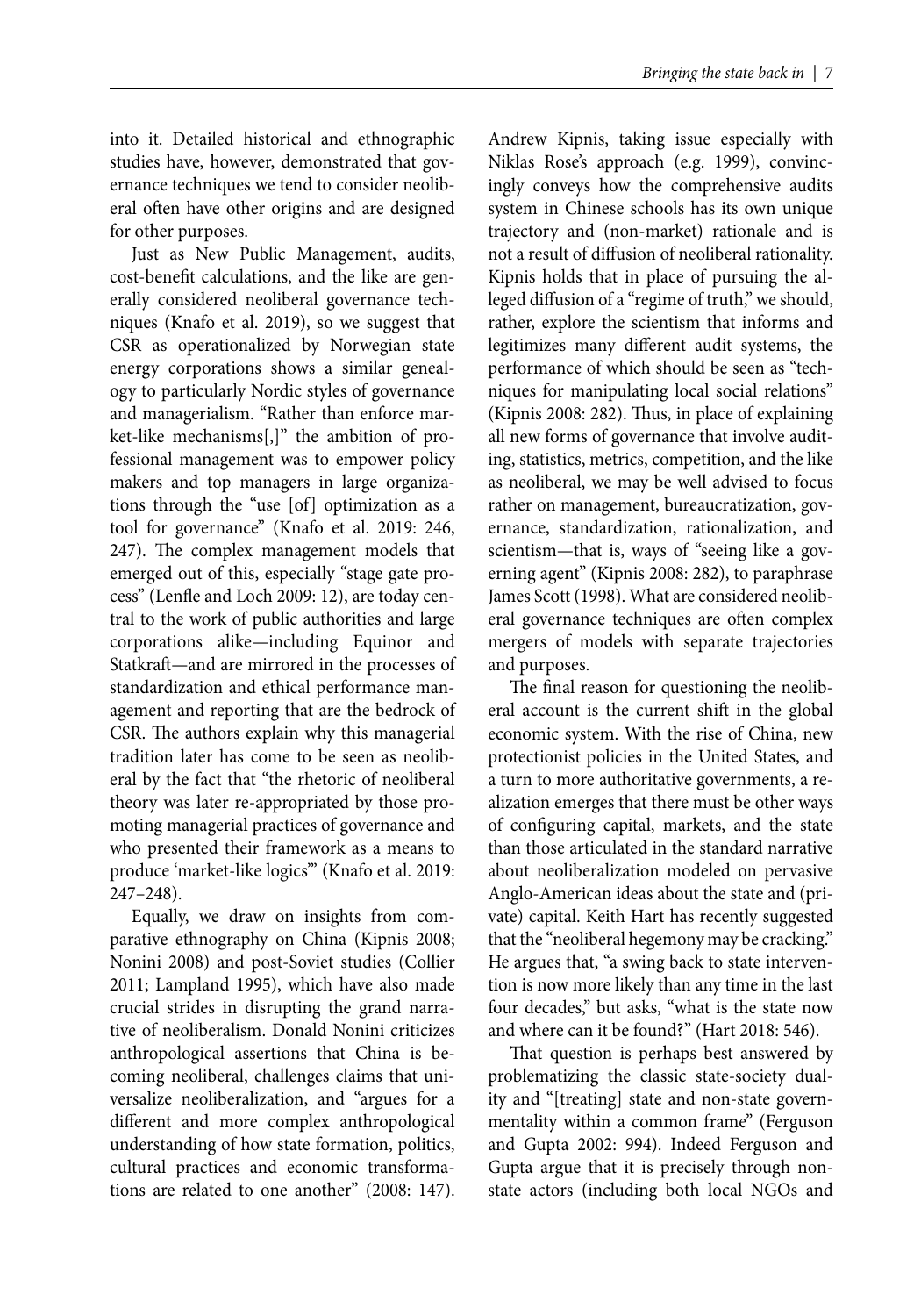international organizations) that state power is reconfigured, as states attempt to extend their authority across new scales creating networks of transnational governance and "stake their claim to superior generality and universality" (2002: 996). Thus, the question must rather be: where can governance be found? And, how do these models of governance travel? While Ferguson and Gupta do not consider TNCs at all in their exploration of transnational governance, we argue that TNCs are key sites (and purveyors) of governance on a national and global scale, a role authorized and validated by the discourse of CSR/corporate citizenship, and are thus key to understanding the relation between capital and governance. The case study on Statkraft in this issue, for instance, explores governance as it is enacted in the complex interface between the Norwegian state, the corporation, international institutions and standards, and the Turkish state.

Most studies of contemporary governance start from the premise that that neoliberal models travel from Global North to South (or global economic center to periphery), establishing themselves in new places in a form of (neoliberal) bureaucratic imperialism. Jamie Peck and Nik Theodore (2015) challenge this assumption, arguing that progressive governance policies, now often developed in the Global South, may become traveling models and spread rapidly to other jurisdictions. Sometimes these compete, sometimes they merge, with policies that will usually be considered neoliberal.

Following their lead, in this collection we hope to provide a counterbalance to the preoccupation with the workings of governance and capital in so-called archetypal neoliberal states or in the ways weak states are captured/sidelined by TNCs. Rather, we focus on corporations working out of Norway, a developed economy with a strong state ostensibly less impacted by the neo-liberal logic than most other Western states. Below we discuss the "actually existing" Nordic model as an assemblage of different governance techniques and actors, admittedly increasingly informed by neoliberal doctrines, but with their own unique histories and characters. We make the claim that it makes sense to think about Nordic societies as unique and not representing only versions of the neoliberal model. And, the Nordic model, while adopting models from the outside, may also harbor governance techniques that can travel elsewhere. Thus, we ask, do the Norwegian energy corporations we have studied take with them techniques of governance that can be identified as particular to the Norwegian context (such as strong union representation, the consensus model, or egalitarian ethos) when working abroad? For example, a key question that motivates Siri Lange's study of the Norwegian oil giant, Equinor, in this collection, is how (and to what extent) the company attempts to introduce the Nordic "consensus model" of union representation and employment relations in their greenfield operations in Tanzania.

## **The Nordic model**

Above we have argued for the importance of problematizing the public-private distinction and historicizing the relationship between state, capital, and CSR. Accordingly, in the following sections, we first make the argument that it makes sense to talk about a Nordic model and explain why by outlining the emergence and characteristics of the model. Subsequent sections review reforms of the Norwegian state since the 1980s and the evolving policy for state-owned corporations, which we show to be driven by accelerating internationalization of Norwegian capital and interests.

The Nordic model is a result of the particular trajectories of political and economic developments in the Nordic countries during the last one hundred to two hundred years. We focus here on Norway where a progressive constitution from 1814, the relative lack of both nobility and powerful bourgeoisie, a decentralized petty bourgeoisie, and independent municipalities and co-ops have facilitated the emergence of a relatively egalitarian society. Yet, industrial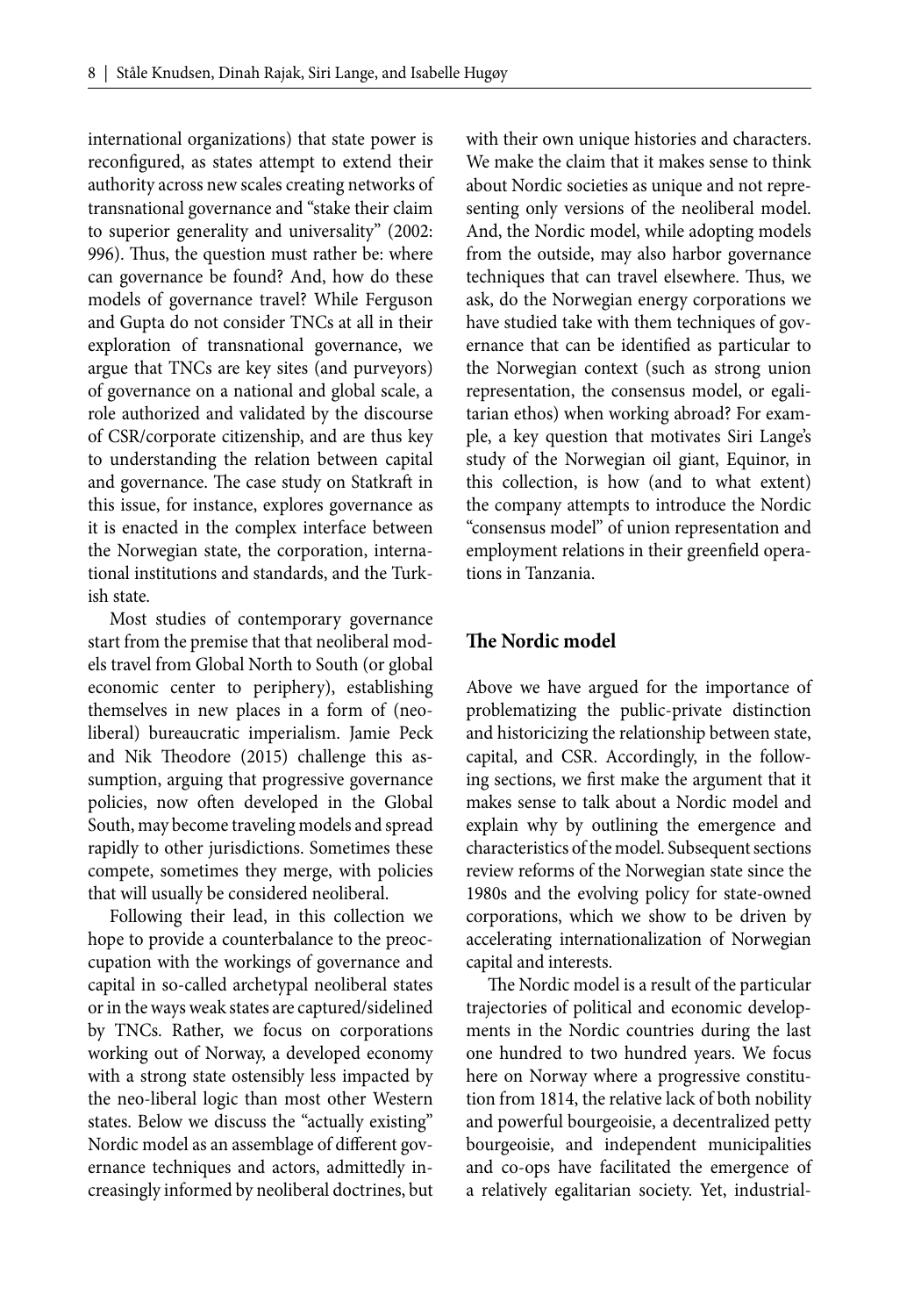ization from the 1880s onward resulted in the same kinds of tensions and unrest as in other European countries between emerging capitalists and laborers. Many years of strife ended when the major labor union and the employers' organization agreed to the "Major Agreement" (*Hovedavtalen*) in 1935, which set the rules for how to manage relations between parties. With the state also involved, the basis was set for a tripartite cooperation that would be deepened after the war and find its most comprehensive solutions in the "income-political settlements" (*inntektspolitiske oppgjør*) during the 1970s when the deals included not only salaries but also comprehensive adjustments of the welfare system, pensions, employee representation on company boards, and so forth. This basic structure of the tripartite cooperation remains in place.

Similar developments took place in the other Nordic countries, which can be said to share the following characteristics: "(1) exceptionally egalitarian and democratic political traditions, (2) the welfare state and (3) labour market politics and regulations" (Ervasti et al. 2008: 3). Although the kind of state involved in the tripartite cooperation has sometimes been characterized as the "corporatist state," the Nordic corporatist state does not substitute for, but adds to democratic mechanisms. The "state" is not a strong central state (e.g., the French state), but rather is "remarkably decentralized, and the commitments of the welfare state seem to be exceptionally well embedded in institutions under local, popular control" (Vike 2012: 128).

The political left in Norway has increasingly appropriated the model—now talking about the "Norwegian societal model"—and, in addition to the structural and economic variables mentioned above, considers core values such as trust, cooperation, consensus, openness, community ( *fellesskap*), and egalitarianism to be constitutive and to guarantee the success of the model. There is widely shared trust in the state; the leading union (LO-Norway; Landsorganisasjonen i Norge) emphasizes the value of the "communal-state" ( *fellesskapsstaten*). While the Nordic/

Norwegian model is thus associated with certain values and norms—a certain "culture"—we think it unwise to try to discern whether these are a result or cause of the social-regulatory dimensions of the model. It makes no sense to try to identify "essential" Nordic values, but if there is a single element that, were it removed from the model, would render it "non-Nordic," we would say it is the influence that the labor movement has on capital and the state. Beyond that, the Nordic model is contested and unstable. It is a moving target, but, also, potentially transferable. *The Economist* (2013) suggests that other countries may learn from "the new Nordic model," which "begins with the individual rather than the state," with openness and the willingness to reform.

#### **"Towards a better organized state"**

Since the 1980s and at times in the vanguard, the Nordic countries have enacted significant reforms—experimenting with and developing new ways of creating and governing markets $^3$ that are often considered of a neoliberal character (for Sweden, see Harvey 2005). In Norway, reforms of the state were discussed and implemented to some extent before neoliberal ideas about the role of the state started to circulate and then accelerated after internationalization gained momentum. The initial driver was in dynamics largely internal to the Norwegian state, with concerns already in the 1960s related to "modernization" and "efficiency" in the state, and to the mixing of different roles within the same agencies (Herning 2009: 68). Policies such as internal independence/devolution (*fristilling*) within state governance, management by objectives (*målstyring*), and corporatization (see Herning 2009: 11–12) were seen as natural and realistic tools to modernize the state.

Beyond the internal dynamics, the seemingly ubiquitous presence of the state across all dimensions of life resulted in the growth of a popular countermovement, which brought the Conservative Party to power in the early 1980s,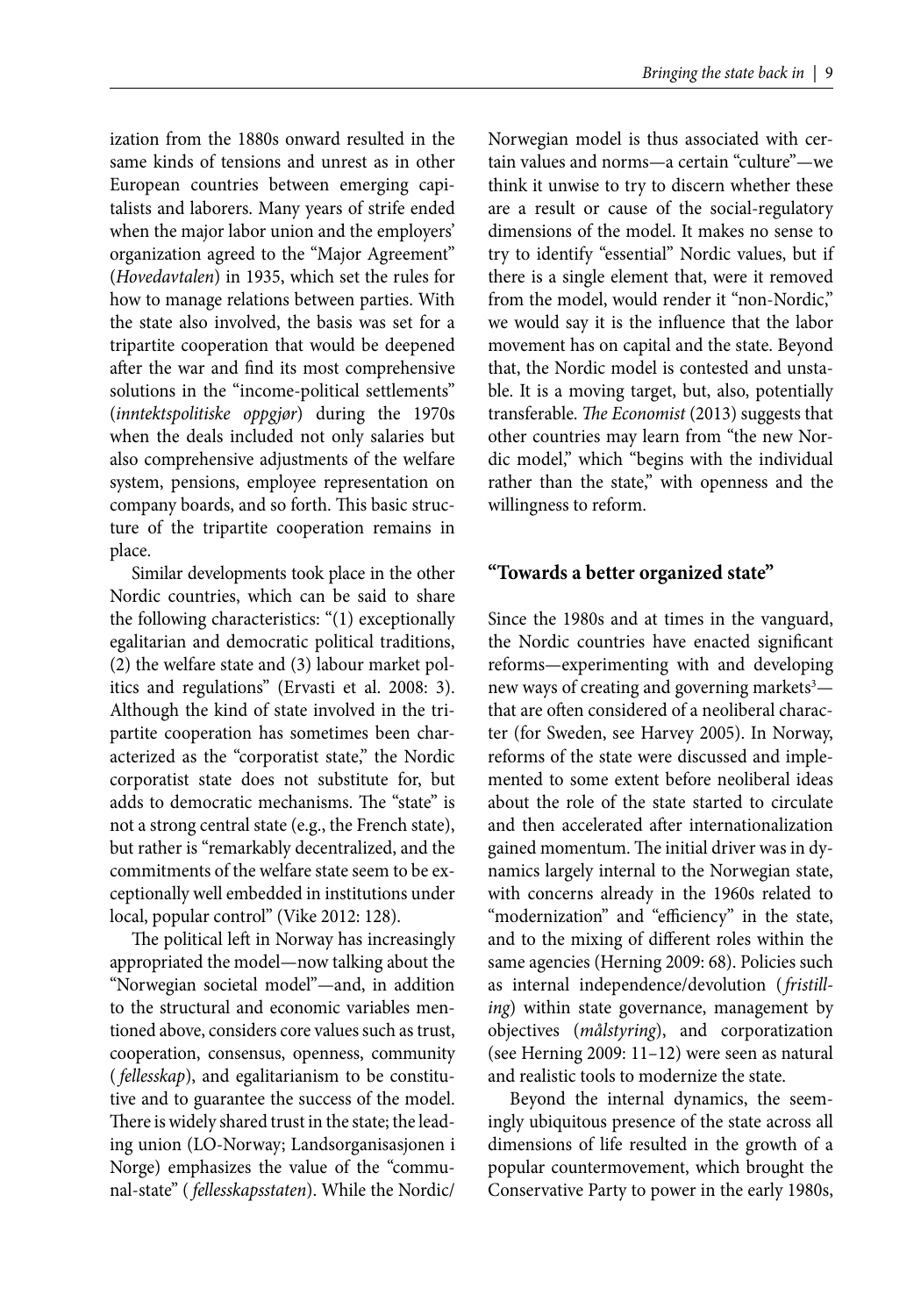ousting the Labor Party, which had dominated politics since World War II. Significant reforms were implemented and were not overturned when the Labor Party came back into power.

The momentum for reform was channeled into the green paper "A Better Organized State" (Prop. 5 1989), arguably the single most important green paper ever in Norway. It contended that societal, demographic, and technological changes in Norway necessitated considerable reforms of the state in order to maintain its efficiency and legitimacy. Overall, the report emphasizes the importance and implications of internationalization (see, e.g., Prop. 5 1989: 40– 41, 42), for example, arguing for the organization of state-owned corporations as stock-based firms since that is a form that is "well known and acknowledged nationally as well as internationally" (Prop. 5 1989: 155).

The combined impact of pressure from within the state and a political and ideological shift toward policies reminiscent of the "Third Way," eventually resulted in significant corporatization and privatization of state agencies and assets. Yet, the total thrust of the reforms never was as dramatic and deep as in the "iconic" neoliberal experiments. The actors who initiated and fought for reform and restructuring of stage agencies were not necessarily ideologically motivated by a neoliberal program, and "agencification and corporatization have a much longer history [in Norway] than the NPM reform movement" (Lægreid et al. 2013: 670). Managers of state agencies and state enterprises also lobbied actively for corporatization (e.g., Statkraft, see Nilsen and Thue 2006) and privatization (e.g., Equinor, see Sæther 2017), first to facilitate a management less restrained by state bureaucratic structures, then to be able to internationalize.

Thus, the corporatization of Statkraft (1992) and partial privatization of Equinor (2001) were not results of a neoliberal policy for "marketization," but, rather, answers to historically specific challenges. "Internationalization" was one such particular historic specific challenge experienced by the management in these corporations from

the late 1980s onward. And, despite these reforms, it still makes sense to talk about a particular Nordic/Norwegian "economic-institutional ensemble," where the basic architectures of the tripartite model and of the welfare state are in place, to the extent that in the North Sea oil economies "Norwegian trade unions remain important actors (beyond the wildest dreams of their UK counterparts)" (Cumbers 2012: 238).

# **State ownership: Professional and (in)active**

Although state ownership of oil and gas corporations is now more the rule than the exception globally, the anthropological literature has not explored the way states manage their ownership nor what consequences that may have for corporate responsibility. In the next section, we consider the Norwegian state's "expectations" concerning the corporate responsibility of state-owned corporations. Before we do so, this section of the article provides a brief outline to the nuts and bolts of state ownership and the Norwegian government's claim that they pursue transparent, pragmatic, "professional," and "active" ownership policy in the context of internationalization.

First, it is important to note that even compared with the other Nordic countries,<sup>4</sup> state capitalism has been particularly important in Norway. The Norwegian state and municipalities have been heavily involved in transport, postal services, energy and telecommunications, and industry, especially after World War I (Lie 2016). When oil extraction started during the early 1970s, the state controlled most dimensions of the sector. The successful incorporation of the oil industry into the Nordic model probably contributed to the relative success of the oil economy, avoiding Dutch disease and the resource curse. State ownership—or, more precisely, public ownership—is now much higher in Norway than in any other Western European and OECD country. Public institutions in Norway own approximately a third of all equity in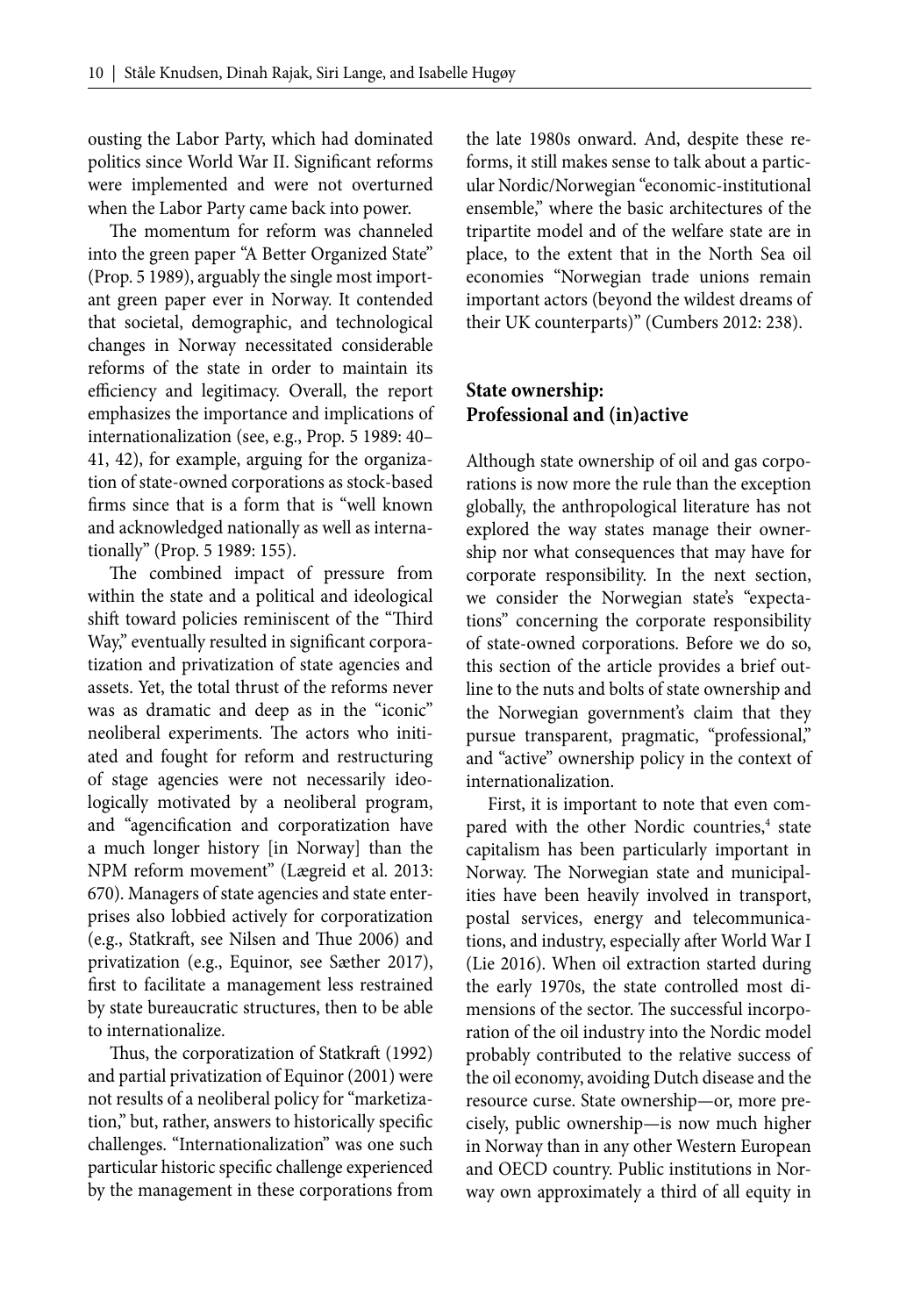Norway,5 and the Norwegian state owns 35 percent of the shares on the Oslo Stock Exchange. Five out of the six most valuable corporations on the Oslo Stock Exchange are controlled by the Norwegian state (Lie et al. 2014: 86).

State ownership in Norway has largely developed pragmatically during the last few decades (Lie 2016; Lie et al. 2014). The current state ownership policy is a political compromise: large and relatively "active" state ownership (favored by the left) versus managed with discipline, commercial "professionalism," and little involvement from the state (favored by the right) (Lie 2016: 924). "Professionalism" denotes "business-like management" as well as non-involvement by the state. This is partly related to the legacy of the so-called Kings Bay case,<sup>6</sup> which toppled the government in 1963 (Lie et al. 2014) and instituted an unwritten rule in Norwegian state governance that representatives from the government (politicians as well as civil servants) must not have central roles in state-owned businesses. Thus, the fact of state ownership is widely accepted, while how the state exerts its ownership has been a bone of contention. There has been disagreement particularly over how much the state should interfere (be "active") in the operation of its corporations.

Since the early 2000s, the state's ownership of corporations has become "objectified," with a consolidated focus and apparatus for making ownership visible and governable through a suite of instruments and rules: a Department of Ownership was established within the Ministry of Trade and Industry; guidelines for the overall ownership policy have been outlined in dedicated white papers; occasional reports set out governmental "ownership policies"; an annual ownership report summarizes results for all companies (75 in 2017) in which the state has full or partial ownership.<sup>7</sup>

The main aims for the government's ownership, as articulated in the white papers, are to execute its role in a "professional" manner, pursue commercial goals, and contribute to long-term economic growth and industrial development. For the largest "commercial" stateowned corporations, this has primarily meant producing revenue for the shareholder-state. Yet, from the first white paper addressing state ownership, there has been a consistent focus on the importance of globalization and internationalization, actualizing debate about ethics in new ways (Meld. St. 61 1996–1997). Experience has shown that active ownership quickly comes up against a perceived need to abide by the rules of international capitalism. Some of the international activities of Equinor, such as tar sands extraction in Canada, have been controversial abroad and at home. Yet, the government has declined to instruct or in any other way put pressure on Equinor (Lie et al. 2014: 87; Sæther 2017: 304). Demonstrating to the world (that is, the global finance markets) that the Norwegian state pursued "professional" non-interfering ownership was considered crucial. Thus, the new, consolidated and professional way to govern ethics of the state-owned corporations is for the state to articulate through white papers and ownership reports clear "expectations" or rules for responsible corporate conduct.

## **CSR as a state matter for global engagement**

"Corrupt countries line up for Statoil" claimed an article in the major Norwegian daily *Aftenposten* in 2006 (Lynum and Haraldsen 2006). Equinor (previously Statoil), Telenor, Statkraft, Norsk Hydro—all among the largest Norwegian corporations and all with state ownership—have each been involved in scandals in their overseas operations. Th is has been a serious issue for the reputation of the corporations and of the Norwegian state, and members of parliament have been concerned that Norway's reputation abroad may be harmed (Ihlen 2011: 14–16). The scandals have been addressed in several white papers on state ownership. Norsk Hydro's failed attempt to establish a bauxite producing facility in Orissa, India, during the 1990s due to local resistance and global media exposure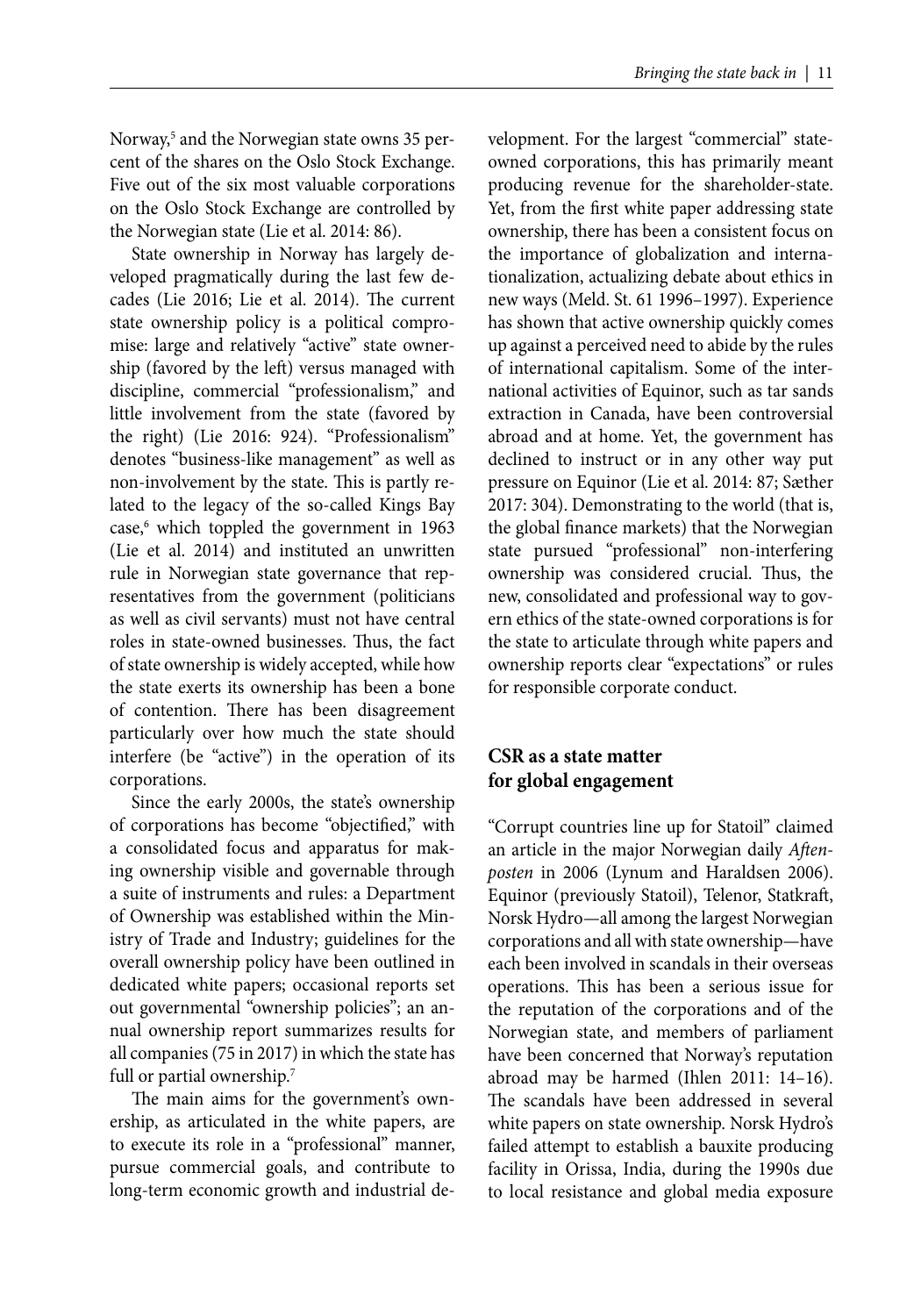was discussed in the governmental White Paper on CSR (Meld. St. 10 2008–2009: 43) as an example of why Norwegian corporations need more comprehensive CSR strategies to address "complex challenges" and higher expectations in the "international civil society community." A 2004 green paper considers that "the state's legitimacy may be reduced, for example as lawmaker or in cases that relate to foreign policy, if the state through its role as owner does not pursue high standards in this field" (Prop. 53 2003– 2004: 16). As the Norwegian state increasingly operates as an international capitalist, can it maintain the high ethical standards embedded in the Nordic model and align that with the international image of Norway as a humanitarian superpower?

We argue that it is this context—the problems that Norwegian, often state-owned, corporations have faced in acting responsibly abroad—that has molded thinking about CSR in Norway. The formalization of CSR was a government initiative with the establishment of KOMPAKT in 1998, which was "a consultative body consisting of the traditional corporatist partners as well as NGOs and academia, with the explicit goal of providing a forum for discussion" (Gjølberg 2010: 212). Importantly, this consultative body was from the start embedded within the Ministry of Foreign Affairs and is tasked "[t]o strengthen the Government's basis for developing policy and for decision-making in the area of CSR, with particular emphasis on international issues" (Ministry of Foreign Affairs 2019).

Two interrelated claims have been made about CSR in the Nordic countries, the first represented by the idea, expressed by, for example, managers at Statkraft, that "we are CSR, we do not need CSR in Norway," since much of what CSR policies try to achieve is "already in place" in the Nordic countries. The second claim is that the Nordic model makes Norwegian corporations well prepared for competition in an international arena (Ihlen 2011: 48). This seems to be confirmed by the high score and many prizes Nordic corporations receive for their CSR work (Strand et al. 2015). However, it has also been argued that the "Nordic state-market-society model" is at odds with the US "business case" model of CSR, which implicitly grants discretionary powers to businesses, acknowledges unions only as "stakeholders," and "can appear illegitimate in the context of the 'Nordic normative legacy'" (Gjølberg 2010: 210). Unions in Norway—as in the rest of the Nordic countries and in much of Europe—tend to take a critical stance toward CSR. They are particularly concerned about the way CSR sidesteps or ignores the institutionalization of workers' rights in laws and regulations, making voluntary important societal concerns that should be required and regulated (Trygstad and Lismoen 2008). So, was the Nordic model the foundation when the government came to develop CSR policies for state-owned corporations?

Successive governments since 2001 have expected that corporations with state ownership take a leading role in work on CSR (Meld. St. 13  $2006 - 2007$ : 64). The white paper on "CSR in a Global Economy" elaborated some of the rationale: "To an increasing extent, Norwegian companies are engaging in commercial activities in, and trade with, countries that are affected by political instability, widespread poverty or corruption" (Meld. St. 10 2008–2009: 7). For the last ten years, there has been increased focus on CSR in the dialogue between the state and its companies and in ownership reports. The move toward the business case for CSR is well illustrated by Monica Mæland, Conservative Minister for Trade and Industry, who stated that "to be good corporations and give high returns in the long run, they need to handle their social responsibility (*samfunnsansvar*) in a good way" (*Aft enposten*, 16 April 2016).

What we see in the development of CSR in Norway is that it aligns with international trends: with time evolving from "philanthropy" through "risk management" to "value creation"—illustrated by a figure lifted from the UN's Global Compact (Meld. St. 10 2008–2009). Furthermore, the coupling of CSR with "sustainability," as well as the expectation that Sustainable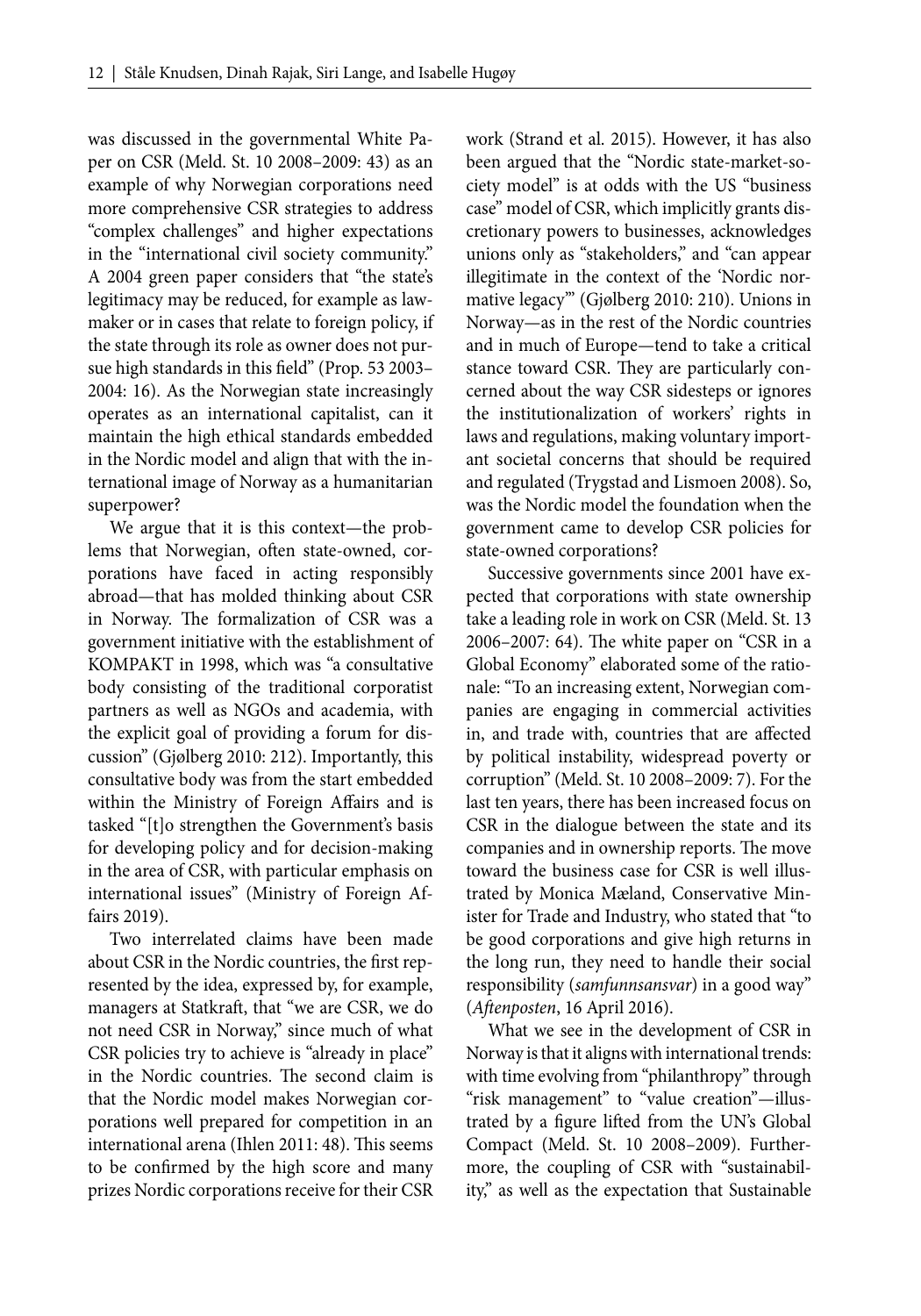Development Goals (SDG) will be addressed in reporting, shows that the language and models for CSR closely follow international trends.

Thus, the Norwegian state does not expect corporations to adhere to some specific Nordic or Norwegian model for CSR, but, rather, requires corporations in which the state has significant ownership and which have overseas operations to be serious about CSR by signing on to the Global Compact, following the OECD responsible business conduct recommendations for multinational corporations, taking up the International Labor Organization's core conventions and applying Global Reporting Initiative (GRI) Standards (Meld. St. 27 2013–2014: 81). A "Nordic concern" about CSR is addressed by expecting corporations to adhere to "universal" standards and mechanisms.

A number of various international conventions and institutions are in place to guide businesses and other organizations to behave as responsibly as possible. It is outside the scope of this article to review these frameworks, except to mention of a few general characteristics and trends. First, adherence to most of the standards and principles is voluntary. Even though sustainability reporting is increasingly becoming compulsory, it is not supported by any sanctions other than "naming and blaming." Second, there is a distinction between standards that one may sign on to and submit annual CSR reports to, such as the UN Global Compact and the GRI framework, and standards that provide tools for actual guidance in the field—the most widely used being the WB International Financial Corporation's Performance Standards (see Knudsen, Müftüoğlu, et al. this issue). Third, a new industry has burgeoned to serve and feed the appetite for "sustainability reporting" over the last five to ten years, leading to proficiency in sustainability reporting as a particular skill and making for a larger role for audit firms in consulting and advising on sustainability issues.

At the same time, international standards clearly play different roles in different industries and different contexts. While oil (and gas)

extraction has been an international business for 150 years, with the resources, capital, and know-how being highly mobile, oil TNCs seem paradoxically to be less restricted by international standards and frameworks than hydropower corporations that, until a few decades ago, were primarily confined to national markets. Hydropower, oil, and gas provide different material-technical properties, with dissimilar scaling properties, resulting in divergent energy producing activities that involve a variety of constellations of capital-state-international relations.

Oil and gas, together with other extractive industries, have typically been controlled by shareholder and state funding, and the primary response to local resistance and environmental activism has typically unfolded as classical CSR and a concern with local content. Hydropower, on the other hand, grew from disconnected local projects, gradually becoming networked into national systems often controlled by the state. Development of hydropower was embedded within national developmental policies. With electrification considered crucial for development, large dam projects came to be iconic elements in the development drive of emerging economies from the 1960s onward. Since such development initiatives were often supported by the World Bank or regional development banks (such as the Asian Development Bank) rather than private capital, resistance and controversies became more readily internationalized. This, in turn, stimulated the evolution and use of international standards, such as the International Finance Corporation's Performance Standards in the hydropower sector (see Knudsen, Müftüoğlu, et al., this issue).

With intensifying global concern for climate change, the reputational challenge has shifted significantly in favor of hydropower and its important role in the green transition. When Norwegian hydropower engaged in its first projects beyond Europe in the 1990s, they were typically "large dam" projects that came with challenges such as large scale human resettlement. These projects also typically took place within a de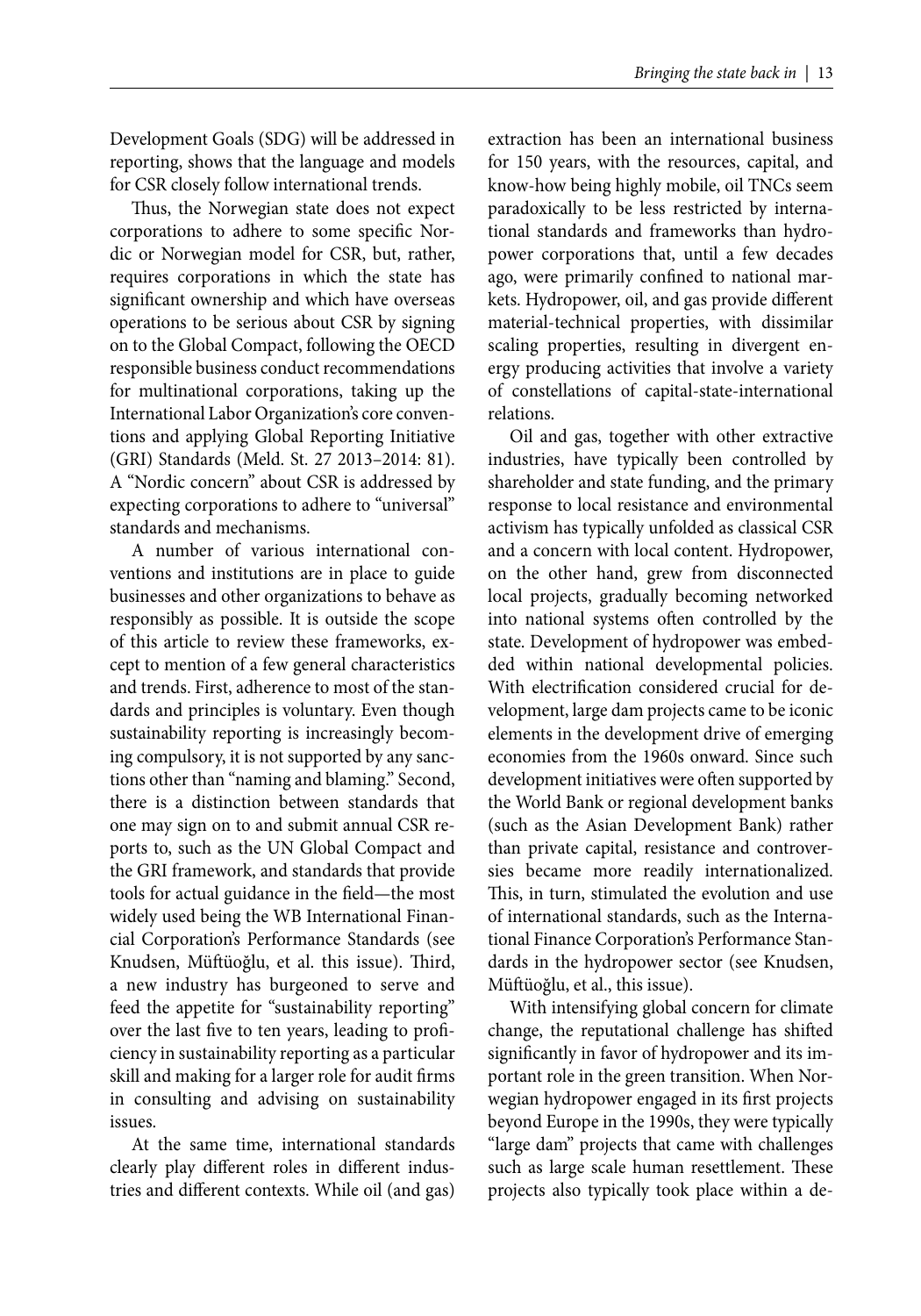velopmental aid framework, stimulated partly by Norway's drive to become a humanitarian superpower.

## **A humanitarian superpower pursuing global business**

When large Norwegian corporations operate abroad, they do so in a context in which Norway plays an important role in the domains of peace, aid, humanitarian efforts, and climate change diplomacy. Do Norwegian business and Norwegian humanitarian diplomacy impact each other? Is the way in which Statkraft and Equinor handle CSR influenced by Norway's other engagements globally? We argue that while this context is intangible, it does have some real implications. Business and aid/peace/foreign diplomacy are sometimes connected, but not everywhere: the connection is crucial for Equinor's involvement in Tanzania, while the Norwegian embassy in Ankara only learned through news media that Equinor had decided to invest in Turkey in 2016. With Norwegian business expanding abroad during the last couple of decades, potential for convergence, cooperation, or tension has increased.

Norwegian foreign direct investment had a slow start in the 1960s and did not become significant until 1985 (Hveem 2009: 384).<sup>8</sup> During the 1990s, the total accumulated Norwegian direct investment abroad increased by 500 percent (Stråtveit 2015: 24) with Norway becoming a net exporter of capital investments in 1995 (Hveem 2009: 384). From 2000 to 2012, Norwegian foreign direct investment tripled, to reach 135 billion euros in 2012 (Stråtveit 2015: 26) and 175 billion euros in 2017 (SSB 2019). These numbers exclude the so-called Oil Fund (Government Pension Fund Global), which is a pure investment fund of now around a trillion euros. The larger share of Norwegian direct investments abroad is undertaken by corporations that have significant state ownership, such as Statoil, Statkraft, Norsk Hydro, Telenor, and Yara (Lie et al. 2014: 111).

Norway may be unique in Europe when it comes to the role of state capital in foreign investments. If we turn to Asia however, we find some interesting similarities between the ways Norwegian and Chinese state capital is set to work abroad. Both took off during the 1990s, both seek profit, and both Norwegian (as shown by our research) and Chinese (Lee 2017) state-owned corporations are sensitive to local circumstances. However, given the very different positions in the global economy as well as diverging state trajectories and geopolitical alignments, dissimilarities surpass similarities. (Surplus) Chinese state capital is generally set to work as state loans, which come with the condition that Chinese entrepreneurs are contracted for the project that the loan funds. (Surplus) Norwegian state capital, on the other hand, is first and foremost set to work in the "Oil Fund," which is not used strategically for political gains, and secondly through state ownership in corporations active abroad. While Norwegian state capital primarily seeks revenues and is sometimes conjoined with the Norwegian state's humanitarian ambitions, Chinese state capital is deployed to pursue political interests and access to resources (e.g., minerals). Thus, Norwegian state-owned TNCs are in many respects more similar to privately owned (shareholding) TNCs than to Chinese state-owned TNCs. As Ching Kwan Lee cogently notes, "[o]wnership categories . . . are poor guides to corporate objectives" (2017: 4).

Corporate management within state agencies was the main driver for the internationalization of Norwegian state capital (Nilsen and Thue 2006; Sæther 2017). Limited investment opportunities in Norway prompted corporations to look abroad. The authorities did not look unfavorably on this development (Lie et al. 2014: 111). Since 1990, state capital surplus was primarily invested abroad (to prevent "Dutch disease") through the "Oil Fund." In 1996, Labour Prime Minister Thorbjørn Jagland determined that internationalization would also make it more difficult for the state to secure tax income. He considered that this could be offset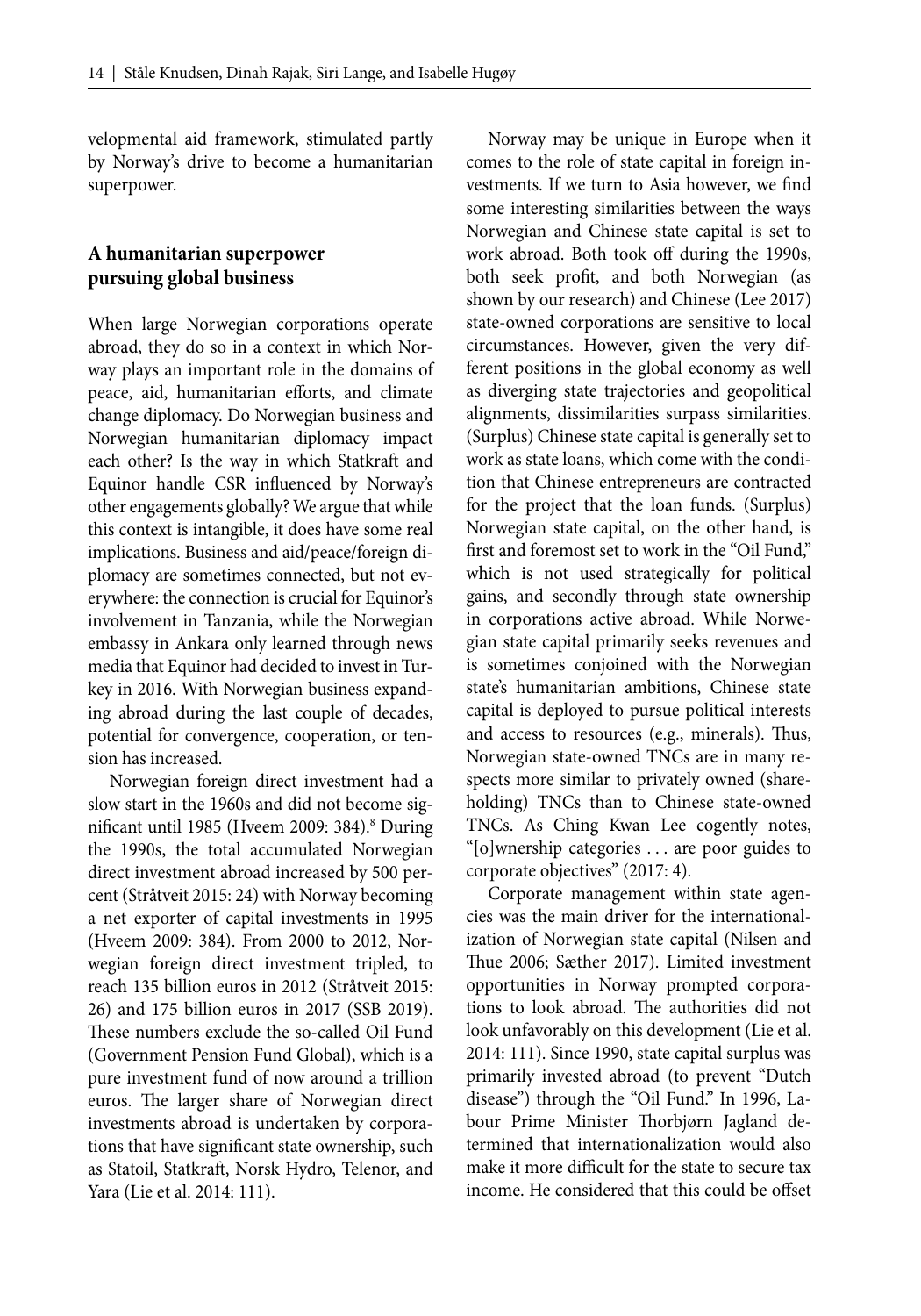by securing the state—as shareholder—income through investment in Norwegian corporate investments abroad (Sejersted 1999: 98n179). This was reiterated in the 2000/2001 New Year speech of Labour premier Stoltenberg implicitly urging Statkraft to explore projects abroad: "the time for construction of new large hydropower plants in Norway is over" (Government of Norway 2001).

In the case of both Statkraft and Statoil, the perceived need to move abroad was a decisive factor in stimulating corporatization (or "corporate normalization"), which started in Statoil in 1988 (Thurber and Istad 2012). Statoil learned international operations by partnering closely with British Petroleum during the 1990s. In 2001, under a Labour government, Statoil was partly privatized and became a listed company. In 2008, it merged with the oil and gas section of Norsk Hydro to better compete internationally. Statkraft and Statoil gradually built stronger corporate identities, their own ways of doing things, and unique logos. The most recent shift in corporate identity came in May 2018 when Statoil took the new name Equinor. The name change also makes state ownership less obvious. In the case of Statkraft, international expansion was not only motivated by limitations on further investments in Norway, but also by structural changes in the European power supply system (Knudsen, Müftüoğlu, et al., this issue).

How is Norwegian (state) capitalism abroad related to Norway's other international engagements? In 2016, the volume of Norwegian aid was 37 billion NOK (Norad 2019), only 2 percent of (accumulated) Norwegian direct investment abroad. Still, Norway donated 1.11 percent of its Gross National Income (GNI) to Official Development Assistance (OECD 2017: 141)—a higher percentage of GNI than any other country. Norway has played a central role in a number of peace negotiations (see, e.g., Stokke 2012) and its charge of the Nobel Peace Prize certainly contributes to Norway's association with peace internationally and locally. Overall, by "doing good," the "humanitarian superpower" Norway is trying to take an international role that far

exceeds the relative size of its population, particularly now with the government's campaign for a place on the UN Security Council. Norwegian governments have consistently supported global governance, especially through the UN. In its efforts for aid, peace, and humanitarian assistance, the state has often been involved with Norwegian NGOs and academicians.

While these efforts may seem altruistic, some of Norway's donation to the international community can be seen as an instrument for legitimizing continued oil production back home (Norway has had a policy of making the CO2 cuts abroad). Norway is the world's biggest supporter of REDD (Reducing Emissions from Deforestation and Degradation) (Svarstad and Benjaminsen 2018). Brazil has been the largest recipient of Norwegian aid for many years through the Norwegian contribution to rainforest preservation. Sometimes, when the stakes are high, economic interests are clearly prioritized over the image of a peace-loving nation that cares about the world. After the Nobel Prize Committee in 2010 awarded the Peace Prize to the Chinese dissident Liu Xiaobo, China's sanctions so drastically reduced exports from Norway to China (Kolstad, 2020) that the Norwegian government refused to meet with the Dalai Lama when he visited Norway in 2014.

Underlying much of Norway's international engagement is the assumption, we argue, that "Norwegian values" should be the template for, or are consistent with, the ideal form of universal human rights This is one version of the pervasive idea in Norway that "we do it better" (e.g., our extraction of oil and gas is cleaner) (see Sæther 2017). Thus, in the promotion of the Norwegian "way" internationally, the sociological understanding of the Nordic model with tripartite negotiations, welfare state, and so forth—is glossed over and the model is reborn as resting on certain values (trust, consensus, gender balance, and egalitarianism) that should ideally be universal. The ownership policy's support for global standards and reporting framework is consistent with this, as is the development policy. Successive Norwegian gov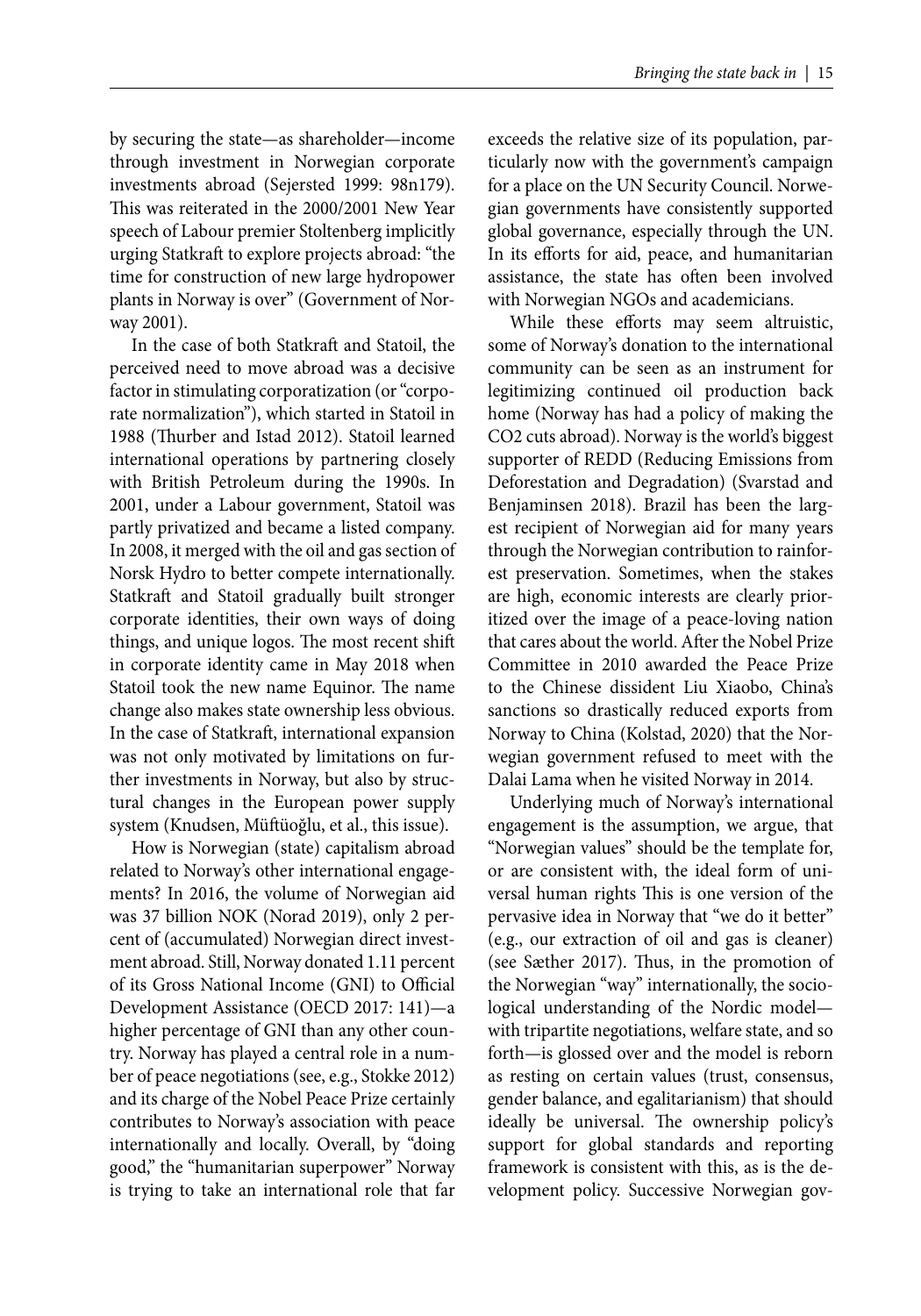ernments have striven to have the Nordic model "replicated" at a global level, but given the minimal influence that, for example, the UN Global Compact really has on corporations (Orock 2013; Scholz and Vitols 2019: 239; Welker 2009: 145, 2014: 15), this amounts to little relative to the power wielded by TNCs.

In the first phase of Norwegian development cooperation, Norway's aid policies were not much intertwined with the interests that Norway's foreign policy pursued and were based on long term bilateral commitments to a few selected countries. From the early 1990s, this began to change. Norwegian aid gradually became a central part of Norwegian foreign policy, and funds were increasingly directed toward countries in conflict and to global funds (Sørbø 2020). The Norwegian vision of "development" has been inspired by Amartya Sen and the idea that individual economic and political freedom, along with respect for human rights, is the "core criteria" for development (Dale 2018). "This vision of development, which Norway has subscribed to for a long time, has in common with the 'Nordic model' that cooperation will result in a better society. [But,] [t]he kind of conflicts of interests that were part of Norway's path to a welfare society are not part of this model" (Dale 2018: 5). The Norwegian state's approach to international relations has developed so "that the meaning of interest has broadened to include the concept of value and idealism" (Stokke  $2012: 227$ ). Norway has engaged in a specific kind of "value diplomacy" (Stokke 2012). It is the assumed Norwegian qua universal values that Norway seeks to export, not the Nordic tripartite organizational model. A cynical reading would be that Norwegian humanitarian diplomacy has not so much to do with the Nordic model but more with Norway's desired standing, impact, and reputation internationally.

We have argued that globalization and the perceived need to internationalize Norwegian state capital—not adoption of neoliberal ideology and policies—have been the main drivers for the way Norwegian corporations handle CSR abroad. Yet, this approach has been shaped by Norway's position/role in the global economy, which is characterized by surplus capital based on a prudently managed and technologically advanced natural resource-based economy, and having an interest in maintaining an open economy.

There is not much "Nordic" left when Norwegian state capital is set to work abroad beyond the state's expectation that these corporations will adhere to the highest international standards. Being Nordic or Norwegian may, in certain instances, be a resource for the corporations, but it is deployed strategically and only as convenient. There is considerable variation across the case studies, with Statkraft's work in Turkey informed by international standards, and the Nordic tripartite model tenuously replicated in Tanzania—albeit without the perhaps most important actor: the Tanzanian state. In Brazil, the Brazilian state dictates how Equinor should administer CSR.

The corporations are heterogeneous, where the people who are positioned differently geographically as well as organizationally have different perspectives and interests. To a large extent, the finance officers in Equinor's London office find the Norwegian identity to be a burden, while those working in Norway and within the Norwegian sector tend to embrace the link between corporate and national identity. The state's expectation that the state-owned corporations will be "ambassadors" for Norway abroad is only very vaguely expressed, and, in practice, the state has accepted that Norwegian state capitalism abroad plays to the tune of international capitalism, not to the Nordic model. Adapting to globalization, representatives of the state have transferred power to corporate management and boards, which, in most cases, are left to manage their corporations as any other TNC, latching on to the latest fad of corporate responsibility, be it "sustainability," "environmental and social governance," or SDGs.

However, the strategy of the corporations and the extent to which the corporations and the foreign policy of the state is aligned varies according to place. While the pursuit for profit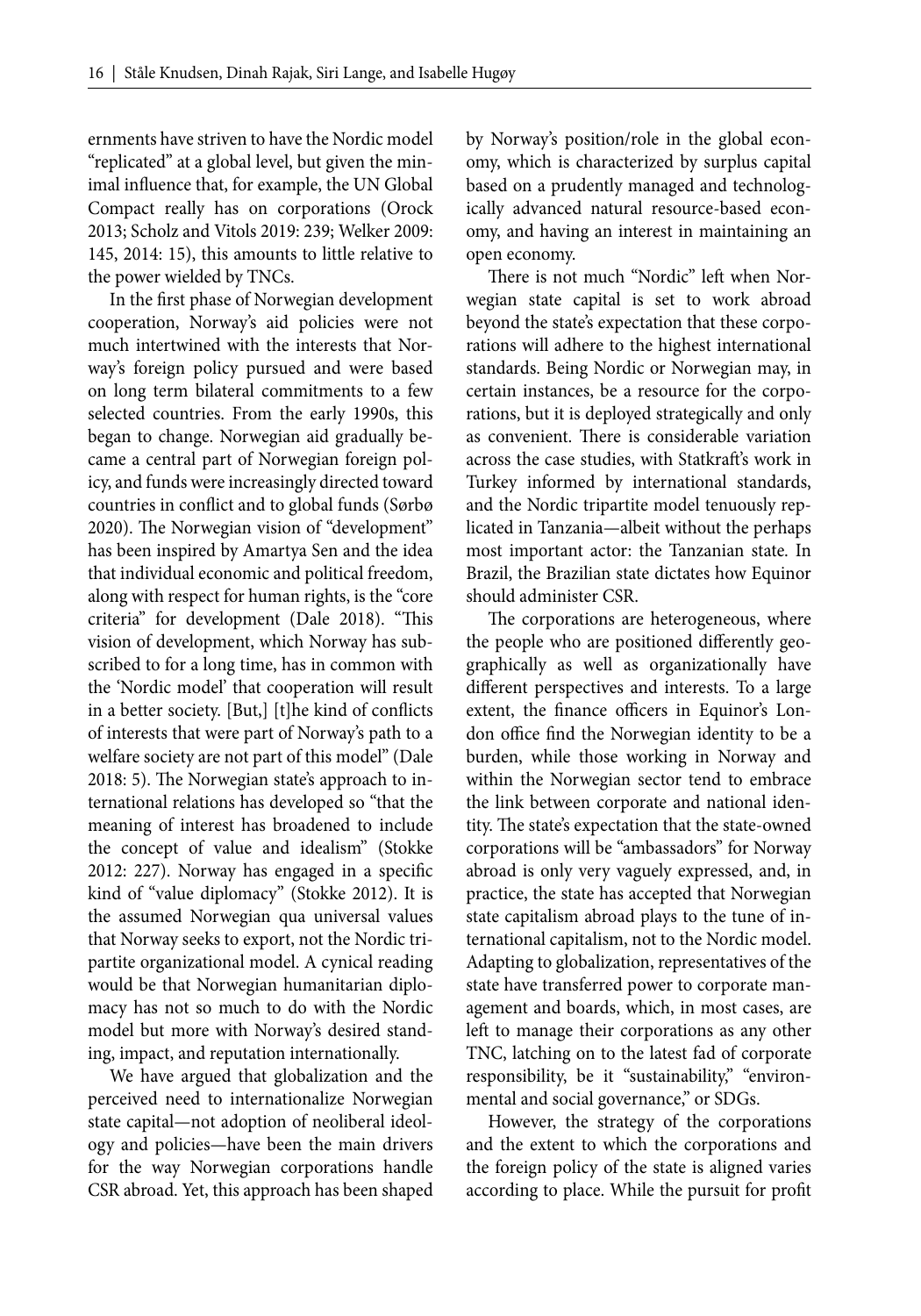is overall the major objective, this is sometimes moderated by the concern for Norway's reputation as a humanitarian superpower. This also induces the Norwegian state to support multilateralism in the form of international standards and agreements. Yet, as the case studies in this thematic section show, neither the Nordic model, the Norwegian state's "expectations" toward the corporations, nor the international framework explain the way the Norwegian corporations handle corporate ethics abroad. The "universalism" of Norway's humanitarian internationalism is, however, selective in that the tradition of selecting some developing countries as main "partners" for Norwegian development collaboration means that the interaction and flow of people between Norway and some countries in the Global South (especially Tanzania) has been particularly significant since the 1970s.

It goes without saying that bilateral relations cultivated and maintained by the Norwegian state with other states vary considerably, as the contributions in this collection demonstrate. The terms of engagement between the Norwegian state and Tanzania, for example, differ greatly from those with Brazil. Relations between these host states and Norway's largest oil producer differ accordingly. As Lange shows, the long history of donor-recipient relations between Norway and Tanzania are a key factor in the relationship between Equinor and the Tanzanian government as it plays out today. Juxtaposed to this, in Strønen's contribution we find the same company pursuing divergent practices of CSR to very different effects in Brazil where the legacies of neo-colonial aid relations are absent. At the same time these evolving relationships are shaped as much by differences in policies pursued by host states toward Nordic corporations and their varying approaches to the question of corporate ethics. The variegated local unfolding of particular projects shows that even under neoliberal international capitalism the tune to which the Norwegian state and corporations play—local actors maintain significant agency in shaping and domesticating the way corporations enact CSR.

## **Overview of the section**

The contributions in this special section explore the questions raised in this introduction through empirical case studies that reveal continuity and variety in the practices of CSR by Norwegian energy companies in a range of geographic, social, and corporate contexts (from a prospective mega offshore project in Tanzania and ongoing offshore oil extraction in Brazil to hydroelectric power generation in Turkey).

In Tanzania, Equinor has for several years been on the brink of making its largest overseas investment ever. While the final investment decision is expected but not yet realized, the corporation has, as Siri Lange explains, maneuvered itself as well as possible relative to authorities, local communities, and workers in a context of Tanzania being one of the most important recipients of Norwegian aid throughout many decades. Equinor made the unique decision to actively encourage and support the formation of a local union branch among its Tanzanian employees and "with the involvement of the Norwegian union" has involved them in a logic of training and encouragement reminiscent of the social interaction structured by the political economy of aid.

Moving to another of Equinor's major foreign operations, the case from Brazil tells a very different story from the one in Tanzania. Iselin Strønen shows how, in order to get their license to operate very profitable offshore operations in Brazil, Equinor has had to comply with Brazilian state requirements to fund and operate CSR projects. This case study explores in detail one such project in which poor fisherwomen are being trained and empowered to pursue alternative livelihoods and interact with political and public institutions, and traces the involvement of Brazilian state institutions and consultancy-NGOs and their ideologies. That this project received the internal reward for the best CSR project in Equinor in 2016 is a paradox given Equinor's high ambitions and the Norwegian state's expectations concerning CSR as well as the fact that this was one of very few Equinor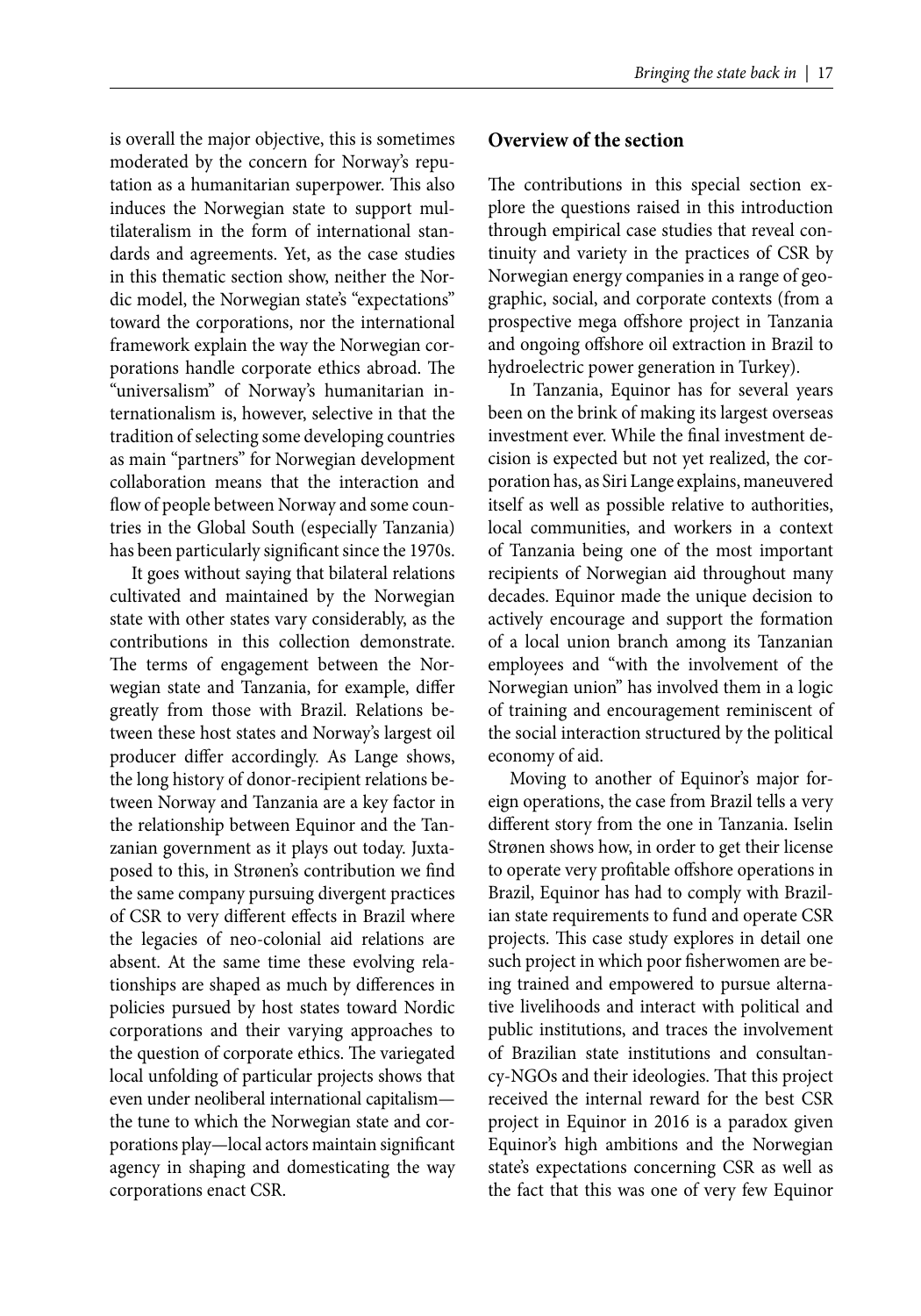CSR projects that was not voluntary and that they did not design themselves.

In the case study of Statkraft in Turkey, Ståle Knudsen and his co-authors consider, through a multi-sited approach, how the corporation manages one of its hydropower projects in Turkey by employing various standards. Tasked by its owner—the Norwegian state—to primarily pursue profit and guided only by very general expectations concerning CSR, Statkraft has selected to apply the performance standards of the International Finance Corporation, while they report (as required by the state) according to GRI standards. However, use of these standards is flexible and pragmatic, and in the process, "stories" become as important for reporting as standards, while the heterogeneous and disjointed CSR field in Statkraft is tenuously held together by the enigmatic figure of the stakeholder.

## **Acknowledgements**

Research for the articles in this thematic section has been conducted within the frames of the project Energethics (2015–2019), funded by a FRIPRO grant from the Research Council of Norway (grant nr. 240617).

*E-mail:* stale.knudsen@uib.no.

**Dinah Rajak** is Senior Lecturer in Anthropology and International Development at the University of Sussex. Her research interests include economic empowerment, enterprise and entrepreneurialism, as well as the role of big business in the political economy of HIV/Aids management. She has particularly focused on transnational corporations in development, CSR, and moral economy primarily on the extractive industries and Sub-Saharan Africa. *E-mail:* D.R.Rajak@sussex.ac.uk.

**Siri Lange** is Professor at the Department of Health Promotion and Development at the University of Bergen and an affiliated Senior Researcher at Chr. Michelsen Institute (CMI) in Bergen. She has over 20 years of research experience in East Africa, with a special focus on Tanzania. She has published on mining, local governance, civil society, popular culture, and public health.

*E-mail:* siri.lange@uib.no.

**Isabelle Hugøy** completed her MA degree from the Department of Social Anthropology, University of Bergen in 2016. She was Research Assistant for the Energethics and Urban Enclaving Futures projects and is, since 2020, doctoral fellow at the Department of Social Anthropology, University of Bergen. Her research interests include ways of seeing and knowing, political ecology, and climate, energy issues, and agribusiness.

*E-mail:* Isabelle.hugoy@uib.no

#### **Notes**

- 1. See, e.g., debate in *Social Anthropology* 20 (1)– 21 (1).
- 2. There are also other approaches: see Hilgers (2011) for an overview; see Waquant (2012) for an approach informed by Bourdieu.
- 3. One important example: with new energy legislation in 1991 the electricity sector in Norway was the first to deregulate in Europe (Agnell and Brekke 2011; Herning 2009; Nilsen and Thue 2006).

**Ståle Knudsen** is Professor of Social Anthropology, University of Bergen. He has been the leader of the project Energethics (2015–2019) from which the articles in the current Theme Section are based. Knudsen has, since the early 1990s, done ethnographic fieldwork in Turkey, focusing on topics such as fisheries, marine resource management, knowledge, technology, seafood and consumption, introduced species, environmental movements, and—more recently—energy and corporate social responsibility. Running through all this work is the vexing issue of identities.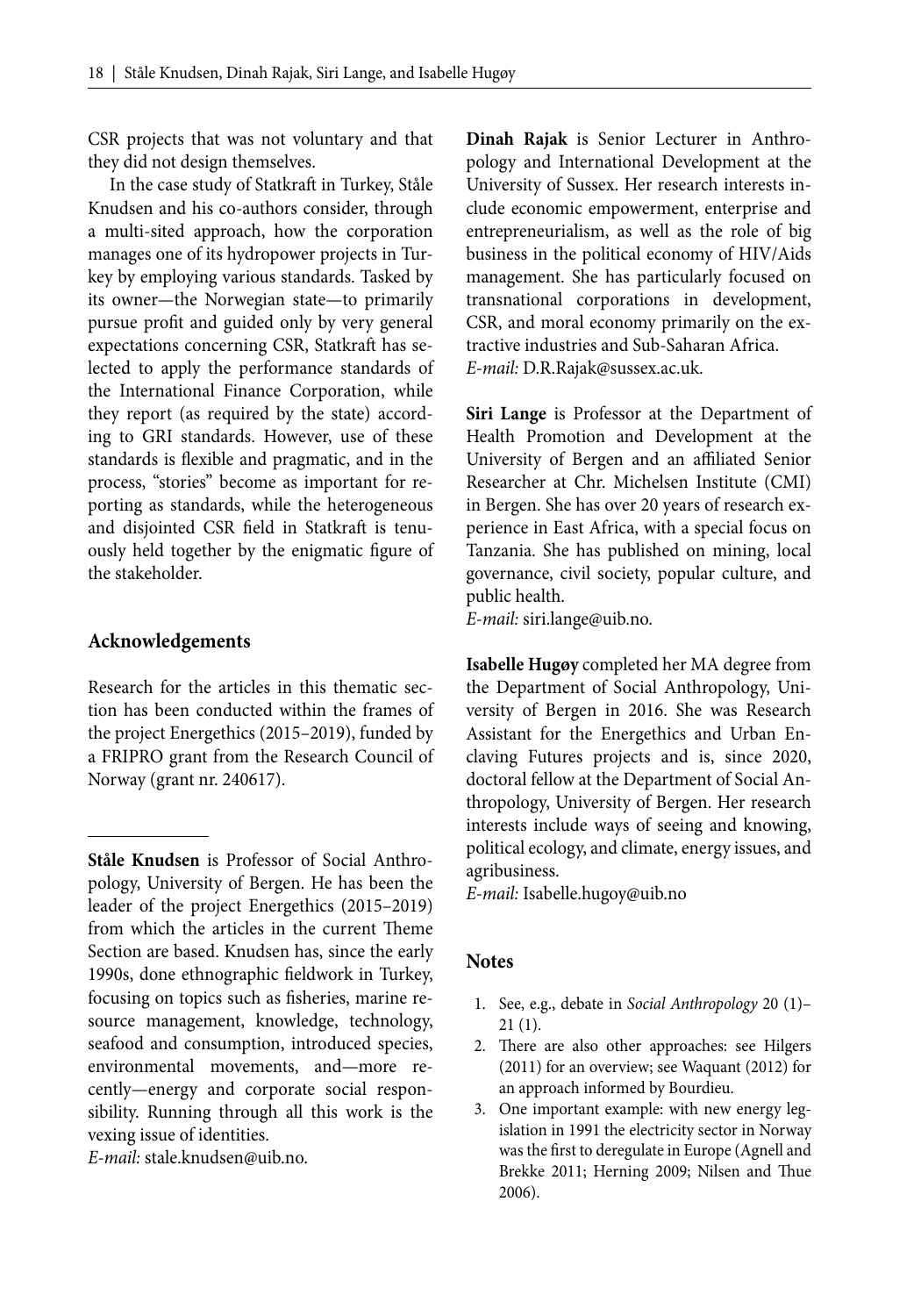- 4. Sweden had from an early date much more private capital and "remained thoroughly capitalist, exhibiting one of the highest levels of concentrated and family capital ownership in the world" (Ingham 2011: 188), with around fifteen families controlling 70 percent of the Stockholm Stock Exchange (Lie 2016: 924).
- 5. Same level as in Russia and China. France and Italy: 10 percent; Germany: 2 percent; UK: insignificant (Meld. St. 27 2013-2014: 31, 36, 37). These numbers exclude the so-called Oil Funds: Government Pension Fund Norway and Government Pension Fund Global (the latter valued at 1 billion euros in February 2019).
- 6. For the Kings Bay affair, see https://en.wikipe dia.org/wiki/Kings\_Bay\_Affair.
- 7. For an overview (in Norwegian) of these documents, see: "Statlig eierskap: Publikasjoner." *Regjerinen.no*, 23 January. https://www.regjerin gen.no/no/tema/naringsliv/statlig-eierskap/and re-relevante-dokumenter/id737457/?expand=f actbox2602523.
- 8. This depiction ignores the Norwegian shipping sector, which has long been internationally active, but has not made significant investments abroad.

## **References**

- Agnell, Svein I., and Ole A. Brekke. 2011. *Frå kraft versus natur til miljøvenleg energi? Norsk vasskraft politikk i eit hundreårsperspektiv* [From power versus nature to environmentally friendly energy? Norwegian hydropower politics in a hundred-year perspective]. Report 3/2011, Uni-Rokkansenteret, Bergen.
- Benson, Peter, and Stuart Kirsch. 2010. "Capitalism and the politics of resignation." *Current Anthropology* 51 (4): 459–486.
- Chong, Kimberly. 2018. *Best practice: Management consulting and the ethics of financialization in China*. Durham, NC: Duke University Press.
- Collier, Stephen J. 2011. *Post-soviet social: Biopolitics, neoliberalism, social modernity*. Princeton, NJ: Princeton University Press.
- Cumbers, Andrew. 2012. "North Sea oil, the state and divergent development in the UK and Norway." In *Flammable societies: Studies on the socio-economics of oil and gas*, ed. John-Andrew McNeish and Owen Logan, 221–242. London: Pluto.
- Dale, Svein. 2018. *Myter om bistand*. [Myths about aid]. Civita-report 6/2018, Oslo.
- Dolan, Catherine, and Dinah Rajak, eds. 2016. *The anthropology of corporate social responsibility*. New York: Berghahn.
- Ervasti, Heikki, Torben Fridberg, Mikael Hjerm, Olli Kangas, and Kristen Ringdal. 2008. "The Nordic model." In *Nordic social attitudes in a European perspective*, ed. Heikki Ervasti, Torben Fridberg, Mikael Hjerm and Kristen Ringdal, 1–20. Cheltenham: Edward Elgar.
- Ferguson, James. 2005. "Anthropology and its evil twin: 'Development' in the constitution of a discipline." In *The anthropology of development and globalization: From classical political economy to contemporary neoliberalism*, ed. Marc Edelman and Angelique Haugerud, 140–154. Oxford: Blackwell.
- Ferguson, James, and Akhil Gupta. 2002. "Spatializing states: Toward an ethnography of neoliberal governmentality." *American Ethnologist* 29 (4): 981–1002.
- Flew, Terry. 2012. "Michel Foucault's *The Birth of Biopolitics* and the contemporary neo-liberalism debates." *Th esis Eleven* 108 (1):44–65.
- Foucault, Michel. 2008. The birth of biopolitics: Lec*tures at the Collège de France 1978–1979*. Trans. Graham Burchell. Basingstoke: Palgrave.
- Gardner, Katy. 2012. *Discordant development: Global capitalism and the struggle for connection in Bangladesh*. London: Pluto Press.
- Gjølberg, Maria. 2010. "Varieties of corporate social responsibility (CSR): CSR meets the 'Nordic Model.'" *Regulation and Governance* (3): 203–229.
- Hall, Peter, and David Soskice, eds. 2001. *Varieties of capitalism*. Oxford: Oxford University Press.
- Hart, Keith. 2018. "AFTER 2008: Market fundamentalism at the crossroad." *Cultural Anthropology* 33 (4):536–546.
- Harvey, David. 2003. *The new imperialism*. Oxford: Oxford University Press.
- Harvey, David. 2005. *A brief history of neoliberalism*. Oxford: Oxford University Press.
- Herning, Linn Kira Kolsrud. 2009. "'Fra etat til konsern': En historisk-komparativ studie av den norske stats engasjement i norsk nettbasert infrastruktur fra 1970 til 2006" ["From Agency to Enterprise": An historical-comparative study of the Norwegian state's involvement in Norwegian network-based infrastructure from 1970 to 2006]. MA thesis, Department of Archeology,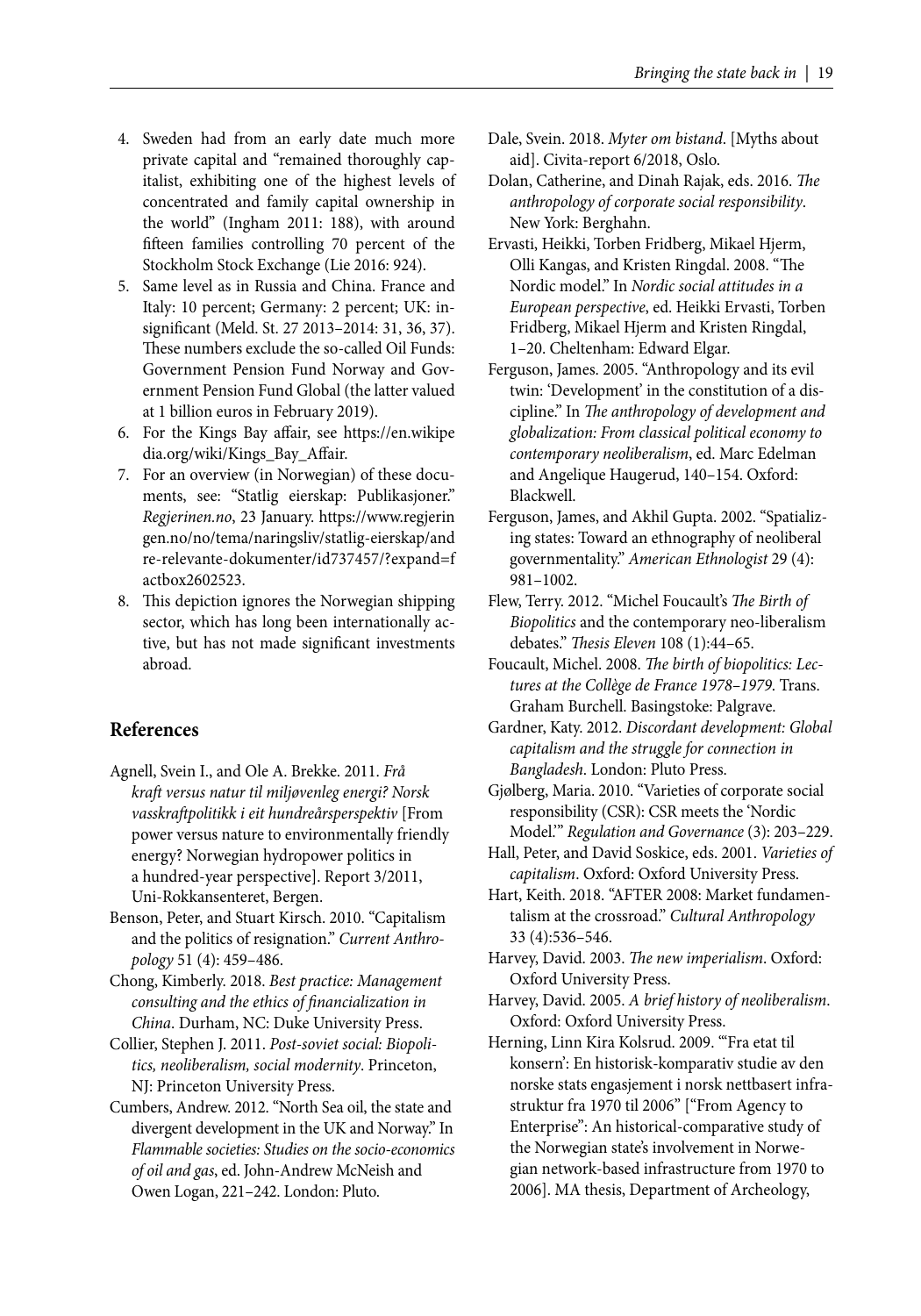Conservation, and History, University of Oslo, Oslo.

Hilgers, Mathieu. 2011. "The three anthropological approaches to neoliberalism." *International Social Science Journal* 202: 351–363.

Hveem, Helge. 2009. "Norske utenlandsinvesteringer og norsk (utenriks)politikk: dårlig forbindelse?" [Norwegian foreign direct investments and Norwegian (foreign) policy: poor connection?]. *Internasjonal Politikk* 67 (3): 381–412.

Ihlen, Øyvind. 2011. *Samfunnsansvar på Norsk: Tradisjon og kommunikasjon* [CSR in Norwegian: Tradition and communication]. Bergen: Fagbokforlaget.

Ingham, Geoff rey. 2011. *Capitalism*, *key concepts*. Cambridge: Polity Press.

Kipnis, Andrew. 2008. "Audit cultures: Neoliberal governability, socialist legacy, or technologies of governing." *American Ethnologist* 35 (2): 275–289.

Knafo, Samuel, Sahil Jai Dutta, Richard Lane, and Steffen Wyn-Jones. 2019. "The managerial lineages of neoliberalism." *New Political Economy* 24 (2): 235–251.

Kolstad, Ivar. 2020. "Too big to fault? Effects of the 2010 Nobel Peace Prize on Norwegian exports to China and foreign policy." *International Political Science Review* 41 (2): 207–223.

Lampland, Martha. 1995. *The object of labor: Commodifi cation in socialist Hungary*. Chicago: Chicago University Press.

Lee, Ching Kwan. 2017. *The specter of global China*: *Politics, labor, and foreign investment in Africa*. Chicago: The University of Chicago Press.

Lenfle, Sylvain, and Cristoph Loch. 2009. "Lost roots: How project management settled on the phased approach (and compromised its ability to lead change in modern enterprises)." In *INSEAD Working Paper Series*. Fontainbleau, France: IN-SEAD—the business school of the world. http:// dx.doi.org/10.2139/ssrn.1501176.

Lie, Einar. 2016. "Context and contingency: Explaining state ownership in Norway." *Enterprise and Society* 17 (4): 904–930.

Lie, Einar, Egil Myklebust, and Harald Norvik. 2014. *Staten som kapitalist: Rikdom og eierskap for det*  21. århundre. [The State as a capitalist: Wealth and ownership for the 21st century]. Oslo: Pax forlag A/S.

Lynum, Frank, and Christian H. Haraldsen. 2006. "Korrupte land i kø for Statoil" [Corrupt

countries lining up for Statoil]. Aftenposten, 21 December (accessed 25 November 2015).

- Lægreid, Per, Paul G. Roness, and Vidar Rolland. 2013. "Agencification and corporatization in Norway 1947–2011." *International Journal of Public Administration* 36 (9): 659–672.
- Mazzucato, Mariana. 2018. *The entrepreneurial state: Debunking public vs. Private sector myths*. London: Penguin Books.
- Meld. St. 61. 1996–1997. *Om eierskap i næringslivet*  [About ownership in the business world]. White paper from Ministry of Trade and Industry, Government of Norway.

Meld. St. 13. 2006–2007. *An Active and Long-Term State Ownership*. White paper from Ministry of Trade and Industry, Government of Norway.

Meld. St. 10. 2008–2009. *Corporate Social Responsibility in a Global Economy*. White paper from Ministry of Foreign Affairs, Government of Norway.

Meld. St. 27. 2013–2014. *Diverse and Value-Creating Ownership*. White paper from Ministry of Trade, Industry and Fisheries, Government of Norway.

Ministry of Foreign Affairs. 2019. "KOMpakt." https://www.regjeringen.no/en/topics/foreignaffairs/business-cooperation-abroad/innsikt/ kompakt\_en/id633619/ (accessed 9 April 2019).

Mæland, Monica. 2016. "Statlig eierskap og samfunnsansvar [State ownership and societal responsibility]." Aftenposten, 16 April.

Nilsen, Yngve, and Lars Thue. 2006. Statens kraft 1965–2006 [The state's power 1965–2006]. Oslo: Universitetsforlaget.

Nonini, Donald M. 2008. "Is China becoming Neoliberal?" *Critique of Anthropology* 28 (2):145–176.

Norad (The Norwegian Agency for Development Cooperation). 2019. «Norsk bistand i tall» [Norwegian aid in numbers]. https://norad.no/ombistand/norsk-bistand-i-tall/?tab=geo (accessed 14 April 2019).

OECD. 2017. *Development co-operation report 2017*. Data for development Paris: OECD.

Orock, Rogers Tabe Egbe. 2013. "Less-told stories about corporate globalization: Transnational corporations and CSR as the politics of (ir)responsibility in Africa." *Dialectical Anthropology* 37: 27–50.

Peck, Jamie, and Nik Theodore. 2015. Fast policy: *Experimental statecraft at the thresholds of neoliberalism*. Minneapolis: University of Minnesota Press.